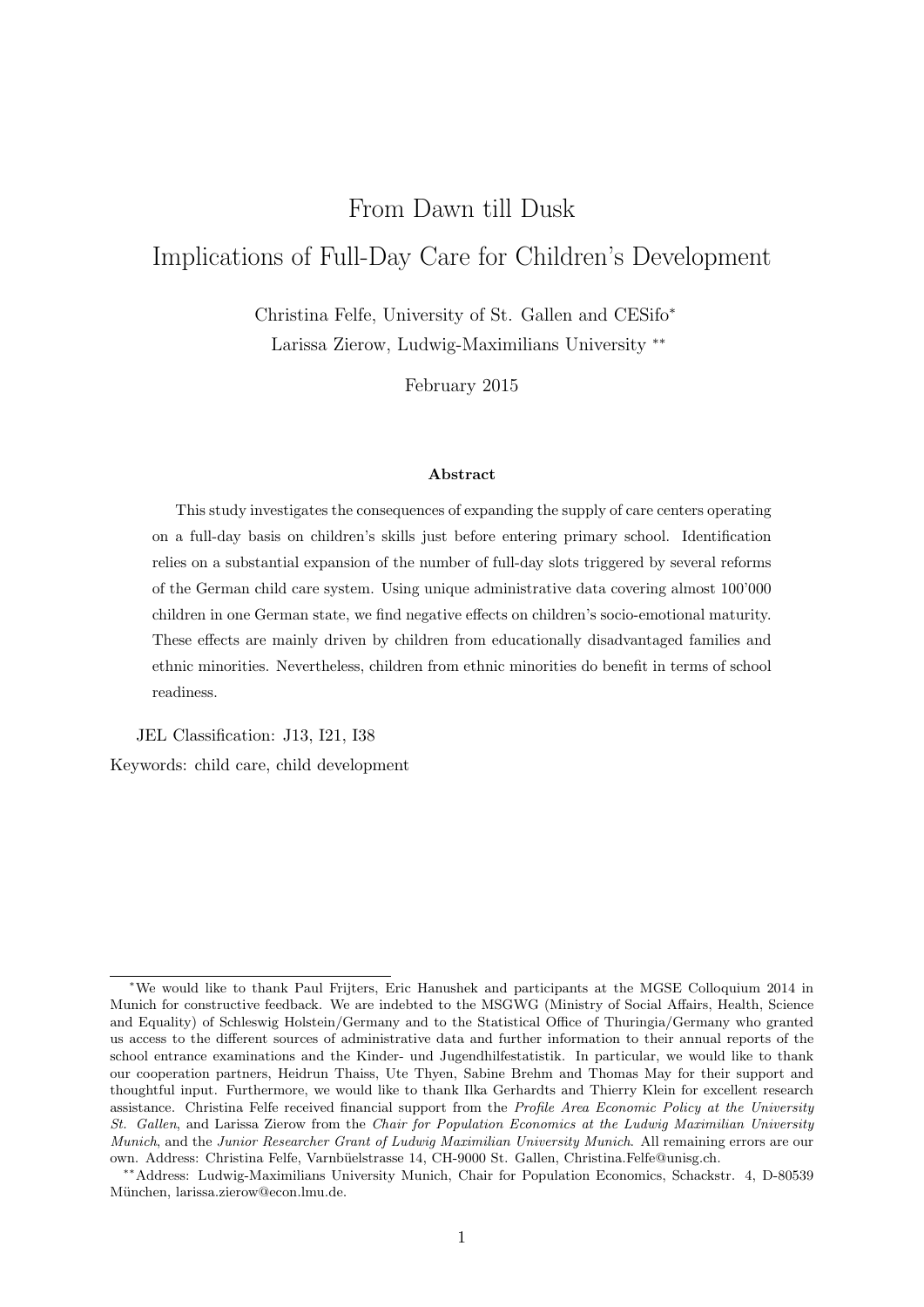### 1 Introduction

Nowadays, more children than ever attend some kind of child care institution. Across all OECD countries, more than 80  $\%$  of all three to five years old are enrolled in a child care program.<sup>1</sup> In most developed countries, this share even exceeds 90 %. The intensity of child care, however, varies considerably across countries and rarely covers a full working day. Even in countries that exhibit full coverage - such as Germany, the Netherlands or the United Kingdom –, child care institutions mainly function on a half-day basis. The available child care institutions thus only partially facilitate the combination of market work and family life. To overcome this shortcoming, many OECD countries are currently debating to expand the opening hours of the existing child care institutions.<sup>2</sup> Yet, what are the consequences for children when attending a child care center on a full-day basis in contrast to attending it on a half-day basis? Answering this question is particularly relevant in light of the fact that attending child care on a full-day basis deprives children from spending valuable time, if not even any time, with their primary caregiver - who in most cases is the mother.

This paper investigates to which extent expanding the opening hours of child care centers affects children's development. In particular, we study the effects of a substantial expansion of the number of full-day slots in one West German state – Schleswig Holstein – over the last decade. This expansion was triggered by several reforms of the child care system, in particular in 1999 and 2005. These reforms occurred subsequently to a large expansion in child care centers in the late 1990s, which predominantly offered half-day slots. Thus, our study analyzes the impact of moving from offering child care on a half-day basis to offering child care on a full-day basis. Importantly, the expansion of full-day slots did not occur at an equal pace, but the speed of the expansion varied considerably across municipalities. Our identification strategy exploits these municipality-specific deviations from the overall trend in the timing of the expansion. In particular, we rely on within-municipality variation in the supply of full-day slots over time net of the general trend in expanding the supply of full-day slots and net of any variation in the socio-economic and demographic composition of the municipalities over time. In addition, we allow for possible adjustments in child care centers' structural quality when expanding the opening hours.

Our analysis uses two new and exceptionally rich data sources: First, we use administrative data from school entrance examinations in Schleswig-Holstein from 2004 to 2012. This data provide us with administrative records on children's development, in particular their overall school readiness, their motor skills and their socio-emotional maturity, for almost 100'000 children at

<sup>&</sup>lt;sup>1</sup>All information on enrollment rates and opening hours are taken from the OECD Family Database (www.oecd.org/social/family/database, accessed on November 18, 2014).

<sup>2</sup>For instance, Germany mandated an expansion of the opening hours of child care centers in the context of their Child Care Expansion Law in 2005 (some states did so already earlier), the Netherlands did so in the context of their Child Care Act in 2005, the United Kingdom in 2006 and in British Columbia (Canada) in 2010.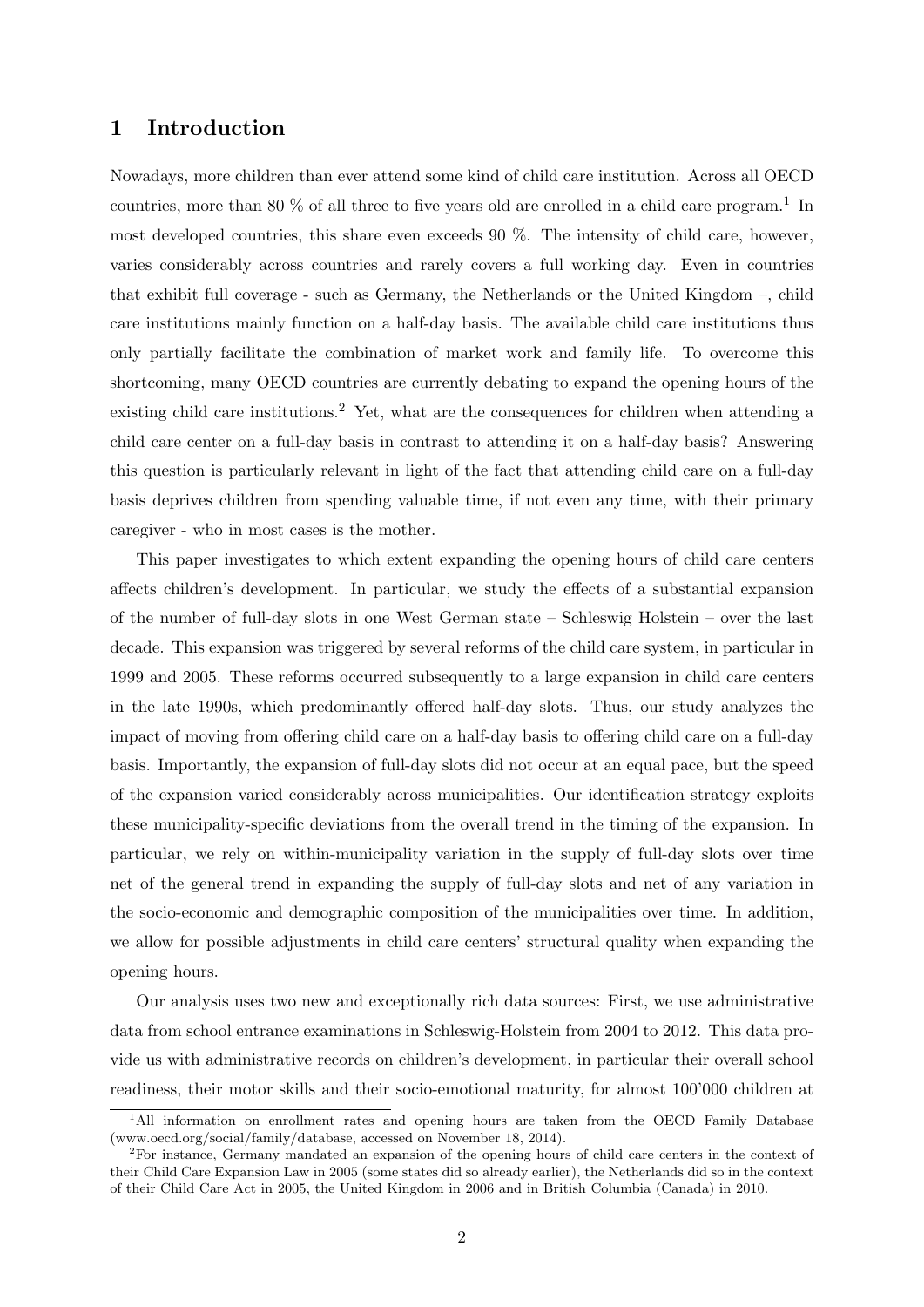school entrance. Second we possess of administrative information on child care centers which allow us to construct a series of structural quality indicators. The latter information may be particularly relevant if rapid expansions in the child care system come along with adjustments in quality.

Our empirical analysis leads to the following results: First, subsidized full-day care has negative effects on children's socio-emotional development: full-day separation from the primary caregiver - who is most likely the mother - entails problems for children's social maturity and emotional stability. On average, there are no effects on children's school readiness and motor skills. Second, subgroup analysis reveals that results are strongest for children from educationally disadvantaged backgrounds, ethnic minorities and single parent households. Nevertheless, subgroup analysis also reveals that children from immigrant families benefit in terms school readiness: the more full-day slots are available, the more likely are children from immigrant families to be assessed ready for school.

Our study relates to a growing literature which investigates the effects of providing universal access to child care centers on children's skill acquisition and thus the effects of the extensive margin (providing child care versus not providing child care). Most of these studies base their identification strategy on a rapid expansion of the child care system. Findings from these studies are mixed and range from negative effects (Baker et al., 2008), to neutral effects (Cascio, 2009; Datta-Gupta and Simonsen, 2010) and to positive effects (Berlinski et al., 2009; Dustmann  $et \ al.,\ 2013; \text{ Felfe and Lalive},\ 2014; \text{ Felfe et al.,}\ 2012; \text{ Fitzpatrick},\ 2008; \text{ Gormley Jr.} \ et \ al.,\$ 2008; Noboa Hidalgo and Urzúa, 2012; Havnes and Mogstad, 2011; Magnuson  $et al., 2007$ ). The reasons underlying these heterogeneous effects may range from methodological differences to contextual differences such as who are the compliers (which children react to the expansion), what are the counterfactual care modes or what is the design of the child care system.

Studies investigating the intensive margin, and thus expansions of the opening hours of child care centers, are scarce.<sup>3</sup> There are some earlier studies providing correlations between full-day child care and child development (Cryan *et al.*, 1992; Gullo, 2000; Walson and West, 2004).<sup>4</sup> Only recently there are a few studies that aim at providing causal estimates for the impact of attending child care on a full-day basis. Rathburn and West (2004) and DeCicca (2007), for instance, rely both on data from the Early Childhood Longitudinal Study and control for initial differences between children attending kindergarten (at age 5) on a half- and full-day basis. None of these studies reveal any significant gains from attending child care on a full-time

 $3$ Notice that extrapolating from the findings of the above mentioned literature which focuses mostly on the effects of center-based care on a half-day basis is leading to wrong conclusions if the returns to time spent with alternative caregivers is non-linear.

<sup>&</sup>lt;sup>4</sup>In addition, there exist several studies analyzing the impact of full-time maternal employment on child development (Waldfogel et al., 2002; Brooks-Gunn et al., 2002; Hill et al., 2005). Similar to most existing studies on full-day kindergarten, these studies address endogeneity of maternal employment by controlling for a wide range of observable characteristics.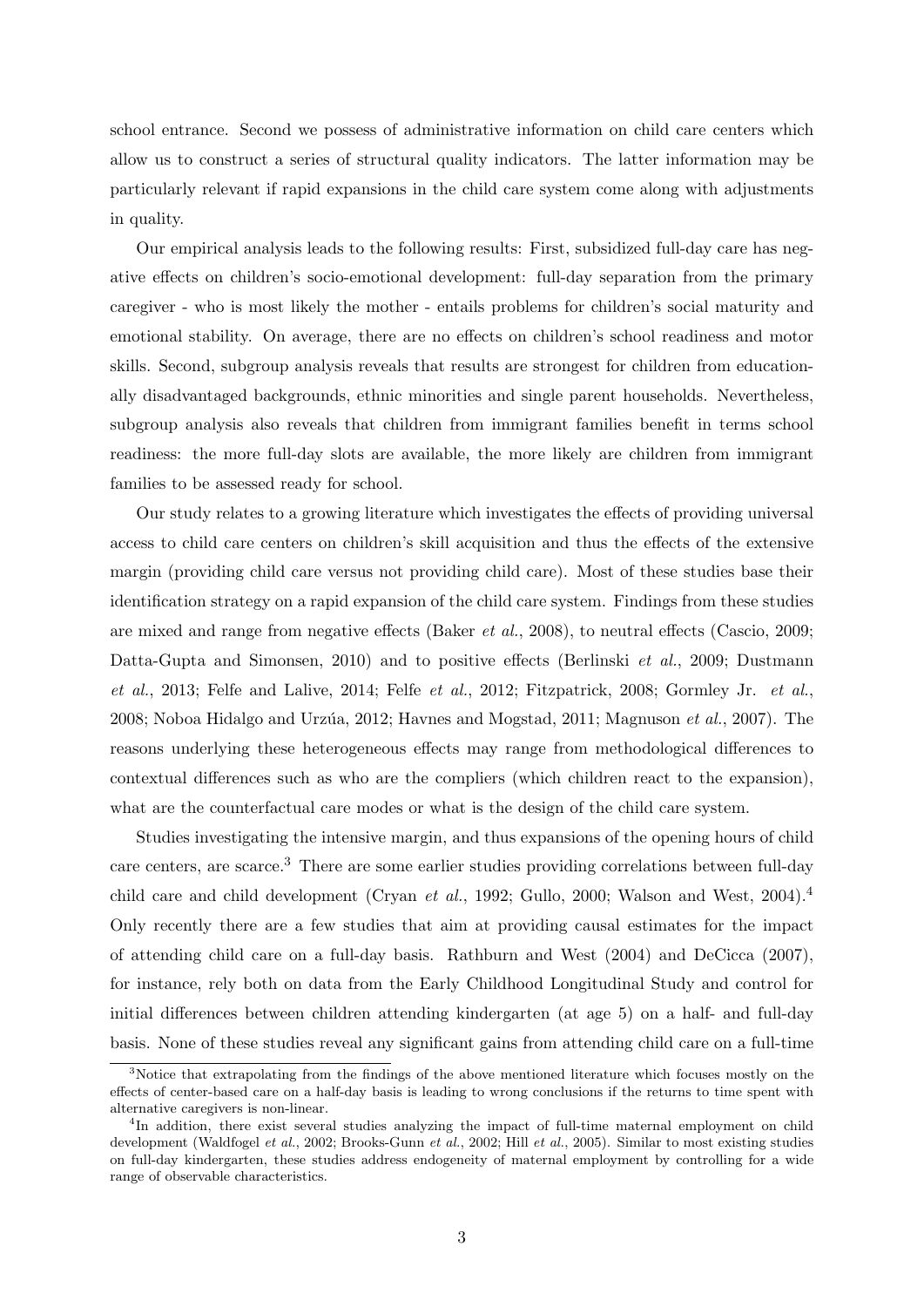basis in terms of children's academic achievement. Cannon et al. (2006) exploit differences in state policies regulating the opening hours of child care centers and find short-lived positive effects on children's academic achievement. The study most closely related to ours is the one by Friesen et al. (2013). They exploit the staggered introduction of full-day kindergarten in British Columbia in Canada to analyze the impact of attending kindergarten on a full-day basis (age 5). Their results reveal some short-lived negative impact of full-day kindergarten on children's development, in particular on parental reports of children's behavior and emotional development.<sup>5</sup>

The contribution of our study is as follows: First, we study the shift from a half-day to a full-day schedule in child care available to children age 0-6 years. Thus, in contrast to previous studies, we study a much longer treatment (up to six years in contrast to only one year). As a consequence, resulting effects are potentially much stronger. Second, we simultaneously analyze a broad range of child development outcomes, including aspects of children's overall school readiness, motor skills and socio-emotional maturity. Third, our study is the first in this context to rely on administrative records instead of survey data. Administrative data have two main advantages over survey data: first, they allow us to circumvent the problem of misreporting an issue which is likely to arise if parents justify their decision to enroll their child into child care on a full-day basis; second, they cover the full population of children belonging to a school cohort and thus circumvent the problem of attrition or non-response - problems likely to arise in the case of survey data (in particular, if the usage of full-day child care comes along with increased parental labor force participation). Finally, we draw on administrative data on child care centers' structural quality which allow us to assess the role of care centers' quality when increasing opening hours.

The reminder of this study is structured as follows: the next section describes the child care system in Germany as well as the reform under study. In addition, it provides some thoughts about the expected effects of full-day care. Sections 3 and 4 introduce the data and empirical strategy, respectively. Section 5 presents our main findings as well as results from sensitivity and subgroup analysis. Section 6 finally concludes.

<sup>&</sup>lt;sup>5</sup>There is one further study which contrasts the development of primary school age children who attend afterschool care with children who are taken care of by the mother in the afternoon hours (Felfe and Zierow, 2014). While this study does not find any effects on average, it finds beneficial effects for children from disadvantaged backgrounds.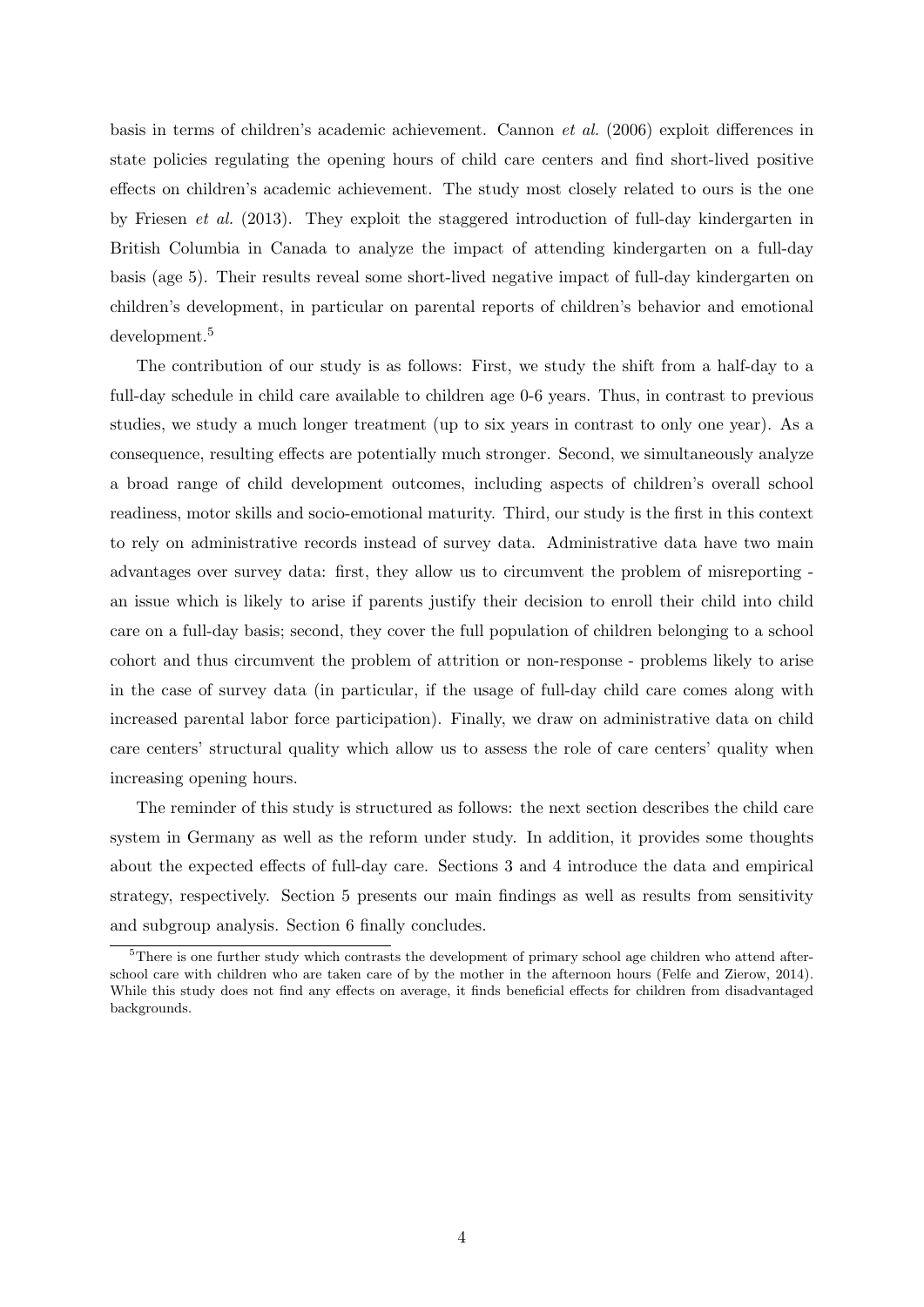### 2 Background

#### 2.1 The Child Care System in Germany<sup>6</sup>

Germany offers child care at two levels. Early child care is available for children age 0 to 2 years, while later child care – the so-called kindergarten – is available for children age 3 to 6 years. Since 1996 every child turning 3 years is legally entitled to a slot in a child care center. As a result of this policy, since the early 2000s more than 90 % of children entering school have attended public child care for at least 2 years.<sup>7</sup> In contrast, early child care is a rather recent institution in West Germany. A legal claim on a slot in early child care only exists since 2013, but even then only 23 % of all West German 0-2-year-old children made use of it. In prior years, attendance rates were much lower: up to 2002 less than 3 % of all 0-2-year-old West German children attended a care center, in 2006 attendance rates rose to 6.8 % and in 2011 attendance rates amounted to 16.3 %. Nevertheless, child care centers are still mainly an institution for 3-6-year-old children: in 2002, only 3 % of all slots available in West German child care centers where taken by 0-2-year-old children, in 2006 this share amounted to 7  $\%$  and in 2011 to 17  $\%$ .

Child care is mostly organized in child care centers.<sup>9</sup> Care centers are run by subsidized nonprofit organizations, such as the municipality, the church or welfare organizations.<sup>10</sup> Subsidies come from three public entities: the state usually pays a large amount of the total operating costs. Schleswig-Holstein, for instance, pays an annual amount of 60-70 million Euros which corresponds to approximately 15 % of total operating costs. This money is distributed to the counties according to the number of children enrolled in care centers, the number of immigrant children enrolled in care centers and the opening hours of child care centers. Counties augment this amount by further 5% of the operating costs. The largest share of the operating costs is borne by the municipalities (around 40  $\%$  of operating costs). The remaining 40  $\%$  of the operating costs are paid by private organizations  $(10 \%)$  and parents  $(30 \%)$ . Parental fees are differentiated according to family size, the number of siblings enrolled in child care and family income. The costs for a half-day slot range between 0 and 200 Euros/month and for a full-day slot between 0 and 420 Euros/month plus a separate fee for lunch (around 80 Euros/month).

States are in charge of regulating the quality of center-based care in Germany. Regulations

 ${}^{6}$ This section draws on our own calculations of the statistics provided by the German Child and Youth Services ("Kinder- und Jugendhilfe") as well as the official publications based on these statistics (Riedel et al. (2005), Lange et al. (2005), Huesken (2010) and Strunz (2011)).

<sup>7</sup> In West Germany in 2006, for instance, 75 % among 3-year-old children attended a child care center, while 92 % of all 4-5-year-old children did so. In 2011, the respective shares amounted to 85 % and 95 %.

<sup>8</sup>Our empirical analysis relies on birth cohort 1997/98-2005/06. Since we rely on children's birth year as the relevant year to merge information on child care centers (see Section 3 for more details on), this section refers mainly to this period and to the year 2006 in particular, when reporting statistical facts on the West German child care system.

<sup>9</sup>Since the child care expansion law in 2005, extra-familial childminders have gained increasing importance. Yet, in West Germany in 2006 only 1.2 % of all 0-2-year-old children have been taken care off by a childminder, in 2011 only 3.7 %. Among 3-6-year-old children this share is negligible (in 2011: 0.5 %).

<sup>&</sup>lt;sup>10</sup>Only a negligible share is run by a private provider (in West Germany in 2006 1  $\%$ ).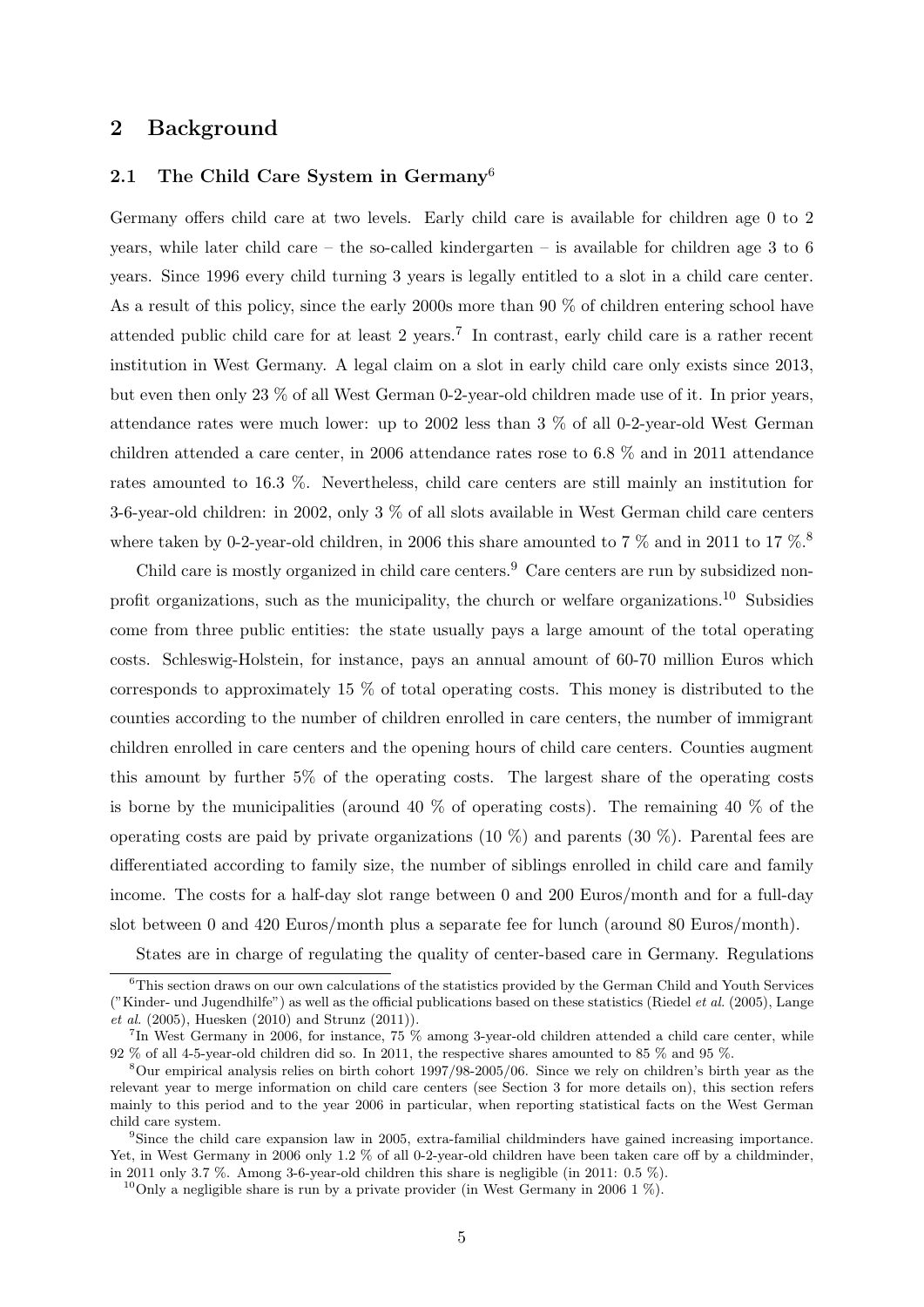concern aspects such as opening hours, group sizes, staff-child ratios, but also staff qualifications. On average, care centers have to remain open for at least four hours on five days per week. Regulations regarding groupsize and child-staff ratio in the case of 3-6-year-old children are as follows: Playgroups can have at most 25 children age 3-6 years old and need to be supervised by at least one certified child care worker and one or two assistants. The degree as child care worker requires two years of theoretical training and at least two years of practice in a child care center. Care centers comply with these regulations: in 2006 groups accommodated on average 20 children age 3-6 years old. 62.3 % of the employed staff had a degree as a child care worker. Overall, about ten children were supervised by one staff member. Moreover, in line with the minimum required opening hours, in West Germany in 2006 53% of children attending a care center were taken care off on a half-day basis, while 47% had a full-day slot.

Subsequently to the mandate in 1996, which entitled every child age 3-6 years old to a slot in a care center, many German states revised their child care laws. Schleswig-Holstein, for instance, did so in 1999 (in its law on child care centers, the so-called Kindertages is the short KiTaG). Revisions concerned mainly expansions of existing child care centers to accommodate also younger children (age 0-2-year-old children) and to offer longer opening hours. In 2005 then, the German government enacted a day care expansion law to deal with the remaining shortages in the child care system (Tagesbetreuungsausbaugesetz, §24(1), SGB VIII). Besides kicking off the expansion of slots available to 0-2-year-old children, this mandate triggered a strong expansion of full-day slots. Figure 1, Panel A illustrates this expansion for the region under study. In 1998, on average less than every third child enrolled in care center was offered a full-day slot.<sup>11</sup> The revision of the law on child care centers led to a slight increase in this share. Yet, following the 2005 mandate this share increased remarkably: in 2006 almost 40 % of all children enrolled in preschool were offered a full-day slot, in 2008 around 45 % and in 2011 more than half. Figure 1, Panel B shows the expansion in the number of slots in early care which was also mandated in 2005. The peak of the expansion in early care occurred slightly later, in particular from 2008 onwards. The underlying reason is the additional pressure to expand slots in early care due to the law on support for children in 2008 which announced the legal claim on a slot in early care from 2013 onwards.

Who is responsible for expansions in the child care system? In Schleswig-Holstein the local organizations of the Child and Youth Services are obliged to annually assess the demand for child care slots and desired opening hours (§7, KiTaG). Key figures for the prediction of the demand for longer opening hours are the number of children in preschool age and the number of mothers working or desiring to work. Based on the demand and the existing supply, the Child and Youth Services then predict the required expansion and set a realistic horizon for

 $11$ Register data on child care centers are only available from 1998 onwards. We therefore cannot provide any previous trends on the supply of slots in child care centers.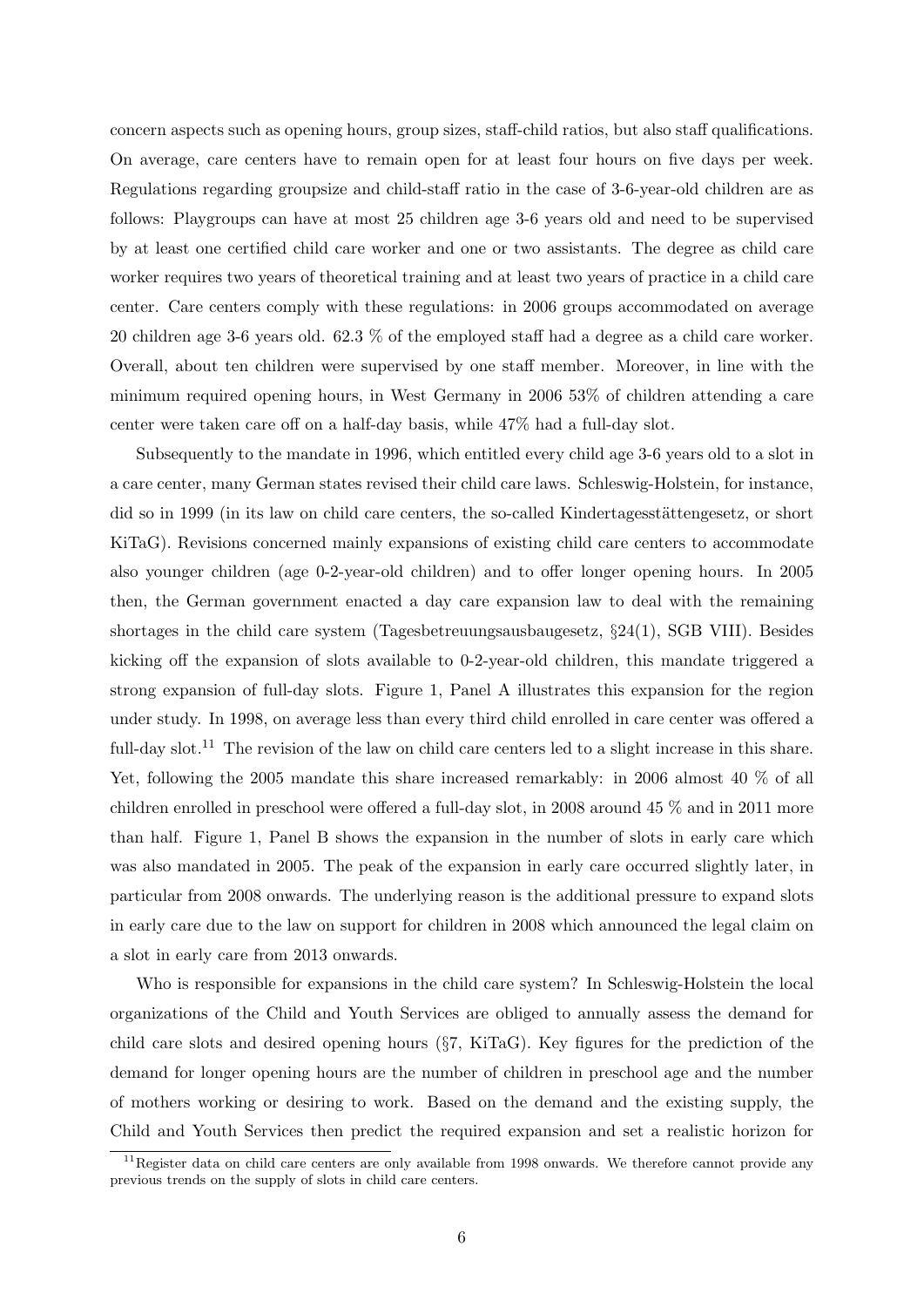



Panel A: Coverage rate: Full-day slots

Panel B: Coverage rate: Early Care Slots and Full-day slots



Notes: Panel A graph plots the share of full-day slots over all slots in care centers available to children age 0-6 years old for the years 1998, 2002, 2006, 2008 and 2011 in the examined area in Schleswig-Holstein. Panel B plots additionally the coverage rate with slots in center-based care among 0-2 year olds. Both graphs are produced using kernel regression (Epanechnikov kernel, bandwidth of 0.1).

Source: Statistics of the Child and Youth Services in Germany 1998-2011, Own calculations.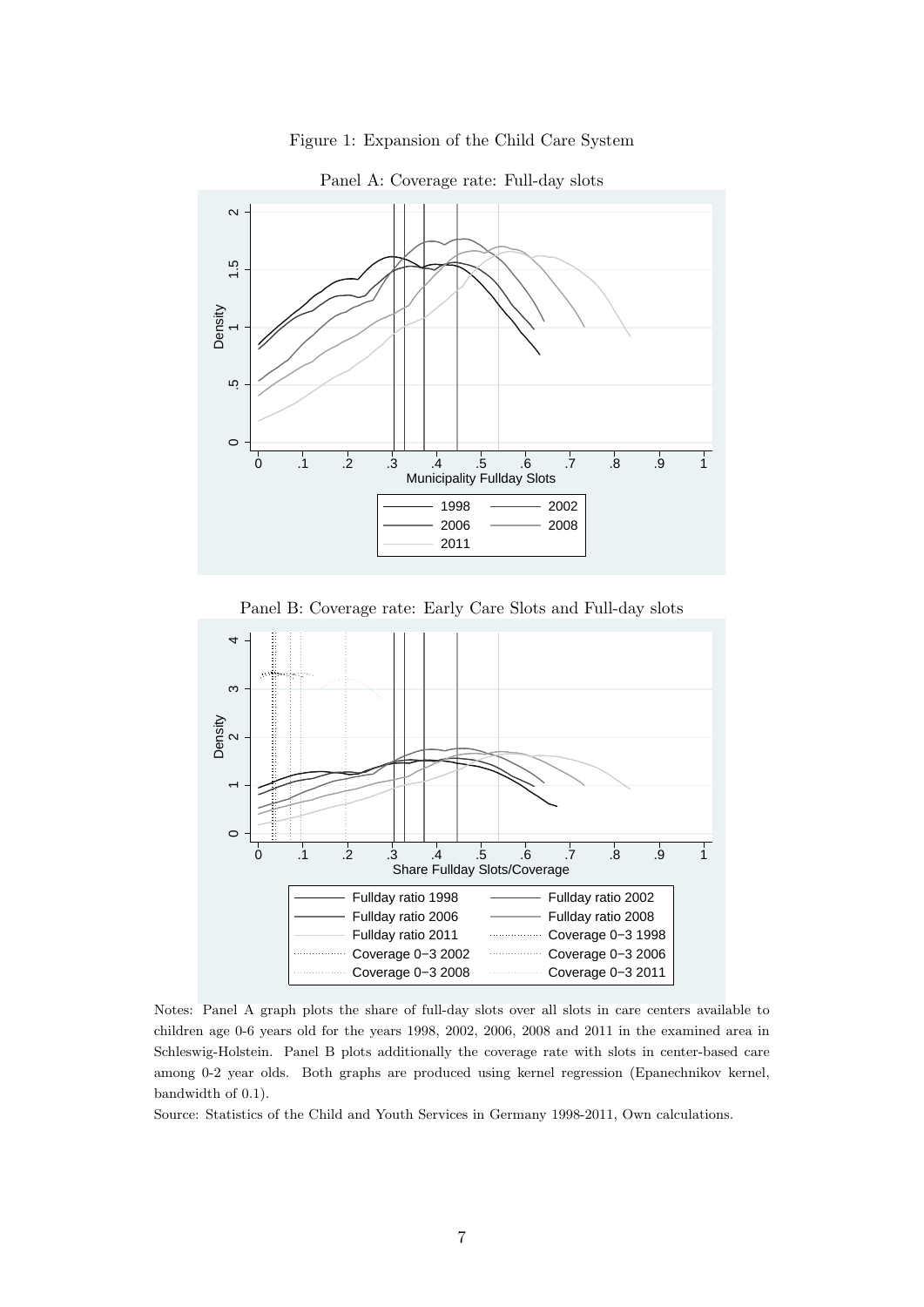implementation. Limiting criteria for expanding the opening hours of child care centers are mainly the existing infrastructure and qualified staff.

Who bears the additional costs due to expanding the opening hours? As described above there is some financial aid coming from the state as well as the federal government. Besides the direct transfer from the state of Schleswig-Holstein to child care centers, there are indirect transfers via equalization transfers between the municipalities within each state (regulated in the so-called *Finanzausgleichsgesetz*): municipalities are allowed to go into debt to venture bigger investments related to their child care system; indebted municipalities are then indirectly reimbursed for these investments through equalization transfers running from richer to poorer municipalities. Since 2009, the federal government additionally supports the creation of fullday slots via the financial stability act which dedicates money directly to the maintenance and expansions of existing child care centers. Finally, parental fees for a full-day slots are usually double as high than parental fees for a half-day slots.

#### 2.2 School Entrance Examination

In Germany, children undergo several mandatory medical screenings between birth and primary school. These medical screenings promote children's health by diagnosing medical anomalies and providing necessary treatment as early as possible. An important medical screening is the school entrance examination (SEE). Besides documenting a child's health, the focus of this examination is to determine whether a child is "ready" to follow the school curriculum or not.

In the context of the SEE, pediatricians employed by the local health service examine all children in the year prior to entering primary school. They provide a medical diagnosis for several dimensions of children's state of development, among others, children's motor skills and socio-emotional maturity. The motor skills diagnosis concerns coordination and motor capacities of the child. Children have to stand on one leg, jump on one leg, jump left and right for a longer time span. The socio-emotional maturity assessment is based on the pediatrician's observations as well as on a questionnaire designed to identify emotional problems, behavioral problems, hyperactivity, peer relationships, and social behavior given to the accompanying caregiver (Goodman, 1997). $^{12}$ 

The school readiness assessment evaluates whether a child is ready for school or not. This assessment is correlated with the medical diagnoses, but the correlations need not be perfect.

 $12$ The assessment of socio-emotional maturity might be affected by subjective perceptions of the caregiver, or by non-response problems. Considering that the pediatricians re-assess children's socio-emotional maturity and that in 93 % of all cases a medical diagnoses regarding socio-emotional maturity is available, reporting bias and nonresponse bias are not a major concern in our context. One further concern may be that pediatricians are subjective in their assessment (and possibly consider children's family and institutional environment in their assessment). This, however, is unlikely to occur and given the rather low turnover of pediatricians can be accounted for by the municipality fixed-effects, which implicitly corresponds to a pediatrician fixed-effect (on average every pediatrician is assigned to 5-8 municipalities).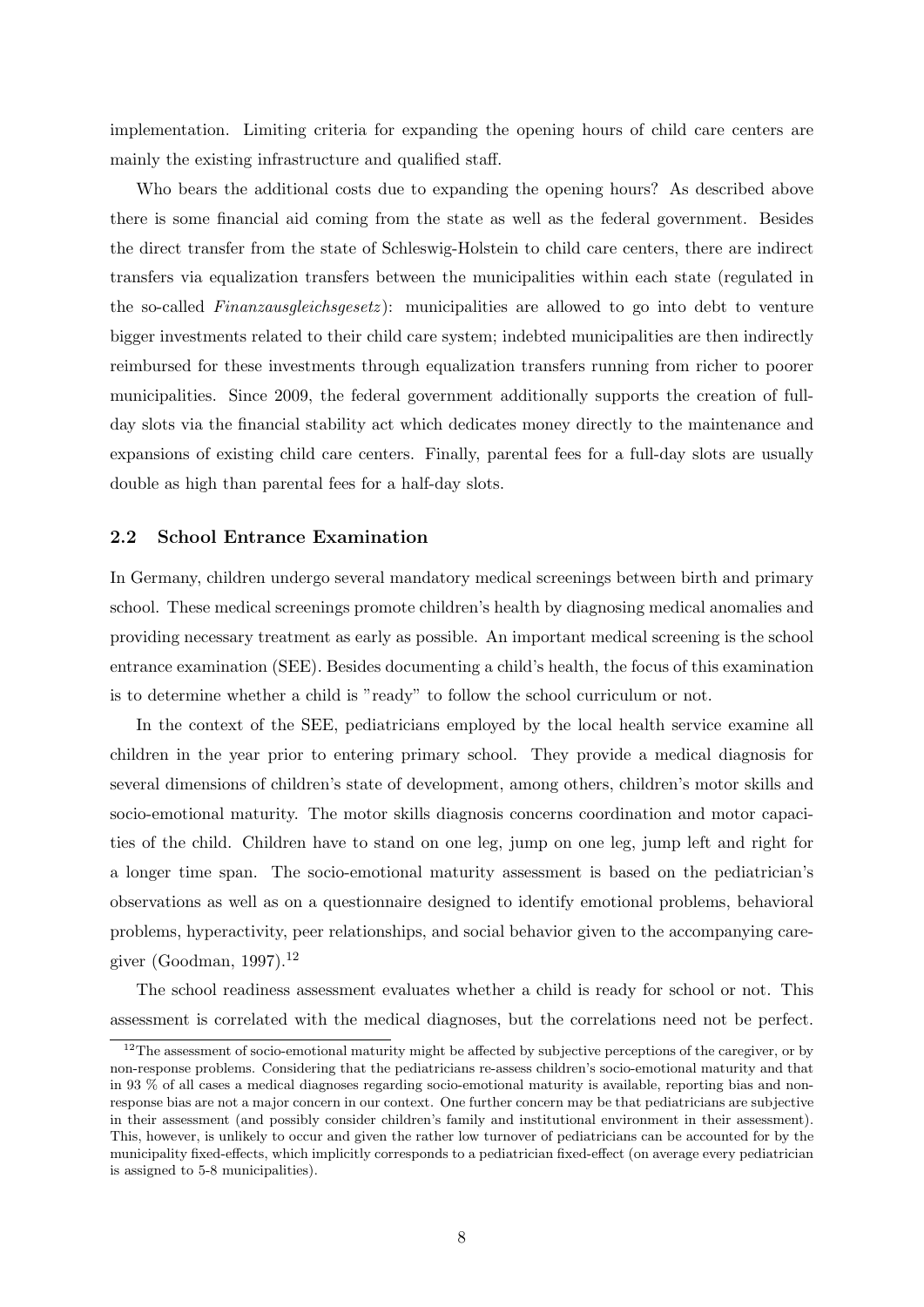Pediatricians weigh the diagnoses concerning the different developmental domains, and they may include further aspects, i.e proficiency in German or cultural assimilation for immigrant children. The overall diagnosis thus needs not to be the sum of the different skill dimensions. Even if the school readiness diagnosis is (since 2007) not binding, it is an important piece of information regarding school enrollment and crucial for parents's decision whether to enroll their child in school or not.

Why should economists care about children's performance in the dimensions assessed in the school entrance examinations? There is a growing amount of research relating such early performance indicators to later success on the labor market. Gregg and Machin (1999, 2001), for instance, discuss the relevance of children's early cognitive abilities for their later success in the labor market. Duncan et al. (2007), moreover, show that dimensions assessed in the school entrance examination – such as intellectual skills and socio-emotional maturity – are key in predicting later educational achievements. Finally, motor skills are surprisingly very strong predictors for children's later achievements (Grissmer et al., 2010).

#### 2.3 Hypotheses

What are the a priori expectations about the effects of center-based care on a full-day basis on children's skill development? The literature on children's skill production postulates that time spent with either the parent or alternative caregivers are relevant inputs into the production function of children's skills (see, for instance the overview article by Cunha *et al.* (2006)). Spending time in a care center changes the distribution of time spent with the parent or any other alternative caregiver. This is the case if the child spends half-a-day in a care center and even more so if the child is enrolled in a care center on a full-day basis. Yet, extrapolating from previous findings on the effects of attending care centers on a half-day basis, may lead to wrong conclusions, in case returns to the time investments made by alternative caregivers are not linear. In turn, we therefore discuss what being enrolled in a care center on a full-day basis implies for time spent with alternative caregivers and what this may mean for children's development in different skill dimensions.

One one hand, being enrolled in a care center on a full-day basis implies spending the major part of the day under the guidance of the staff working in the care center. Care centers have the clear educational mission to develop children's motor, language, and pattern-recognition skills. Staff members support the development of these skills by engaging children in playful activities. As such we can expect positive returns to the time spent in a care center. Yet, there may be heterogeneity in the returns across different skill dimensions depending on the relative importance given by the staff members to the different skill dimensions.

On the other hand, being enrolled in a care center on a full-day basis implies a substantial if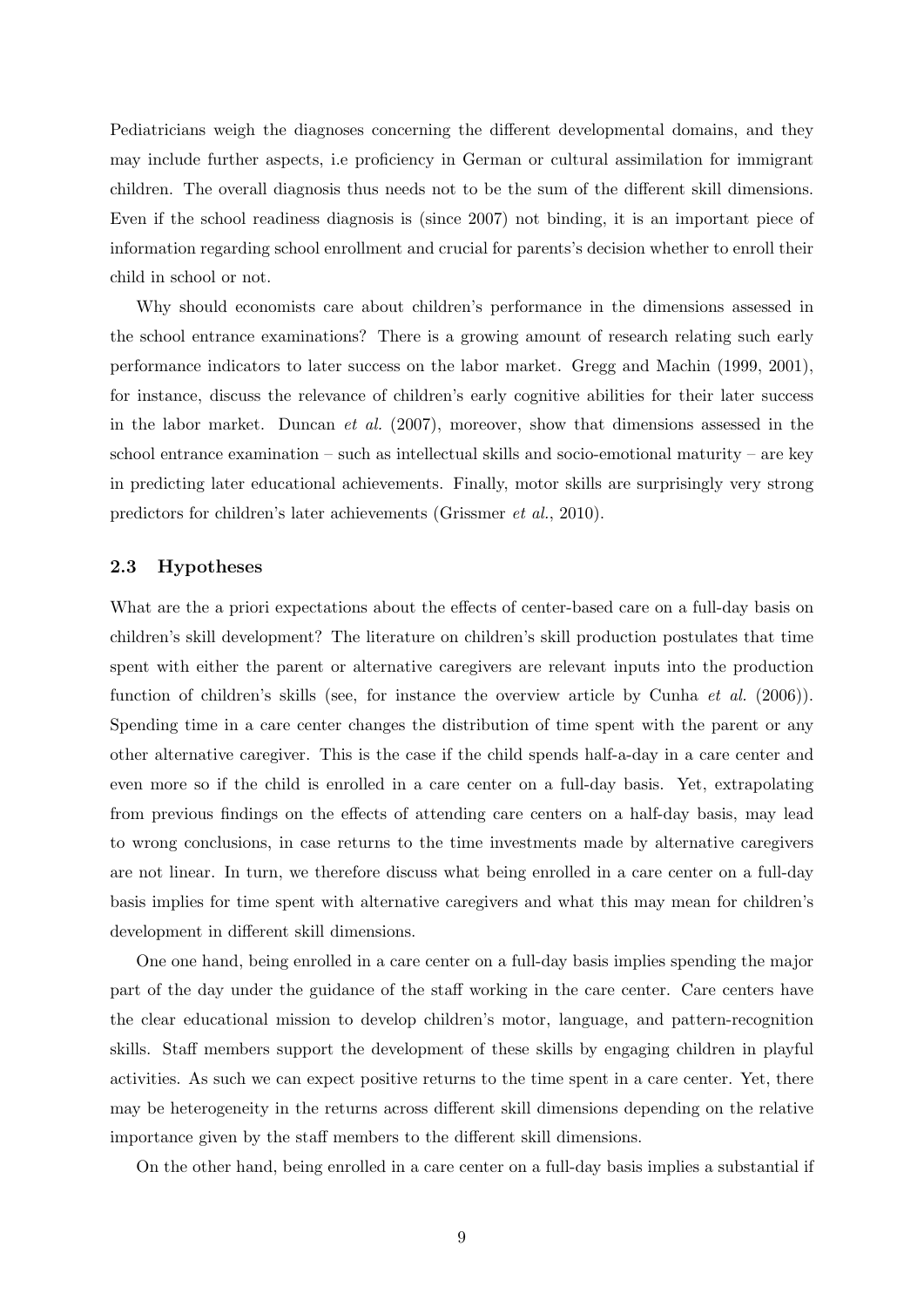not basically a complete reduction of time spent in an alternative care mode. What is the most prevalent alternative care mode in our setting? In our setting - one state in West Germany in the early 2000s –, more than 80  $\%$  of all 3-6 year old children attend a care center, while only around a third does so on a full-day basis. In addition, West Germany is characterized by a rather low labor force participation rate of women with young children: in 2012, for instance, only 62% of mothers with 3-6-year-old children were actively employed, 45% worked part-time and only 17% worked full-time. Thus, the counterfactual care mode to being enrolled in a care center on a full-day basis is likely to be being enrolled in a care center during the morning hours, complemented with care provided by the mother during the afternoon hours. As such, the effects of expanding the opening hours of care centers also depend on the returns to the time (not) spent with the mother. Obviously, there is a great deal of heterogeneity in these returns. First, there is likely to be heterogeneity across different mothers, for instance, across mothers with different levels of education. This statement is backed by a well-established literature in psychology and sociology on educational disparities in parenting styles (see Hsin and Felfe (2014) for an overview): children have more to gain (and more to lose) from (not) spending time with better-educated mothers.<sup>13</sup>

Second, there is likely to be heterogeneity in the returns to substituting time spent with the mother by time spent in a care center across the different skill dimensions: while center staff is well trained in stimulating the development of cognitive skills, center staff may be less successful in supporting the development of children's emotional skills. Attachment theory postulates that separation from the primary caregiver – who in most cases is the mother – causes anxiety and stress of children. In other words, the attachment theory establishes that time spent with the mother is crucial for the development of children's emotional skills (Bowlby, 1969; Mercer, 2006). As a consequence, we might expect negative returns to substituting time spent with the mother by time spent in a care center on children's emotional skills. Yet, again it is likely that these effects vary across different family backgrounds, as mothers from different backgrounds – for instance, in terms of their education – are not equally likely to be capable to compensate children for their absence during the remaining time.

Thus, to summarize, depending on the family background an expansion of care centers' opening hours is expected to exert neutral to positive consequences on childrens intellectual and motor skills, but neutral to negative returns to childrens emotional skills.

<sup>&</sup>lt;sup>13</sup>For example, better educated parents are more verbally engaged with their children (Hart and Risley, 1995), provide more cognitive stimulation at home (Davis-Kean (2005); Linver et al. (2002); Yeung et al. (2002)), and have higher academic expectations for their children (Davis-Kean, 2005). In contrast, the time children spend with less-educated mothers may be more conflictive. The stress induced by socioeconomic disadvantage is known to create harsh and inconsistent parenting (McLoyd, 1998). Less-educated parents are also more likely to hold jobs that accrue lower prestige, offer lower pay and fewer benefits, are more unstable, and expose workers to greater physical hazards and psychological stress (Felfe and Hsin (2012); Han (2005); Johnson et al. (2005); Raver (2003)), all of which are factors that are known to negatively correlate with child development.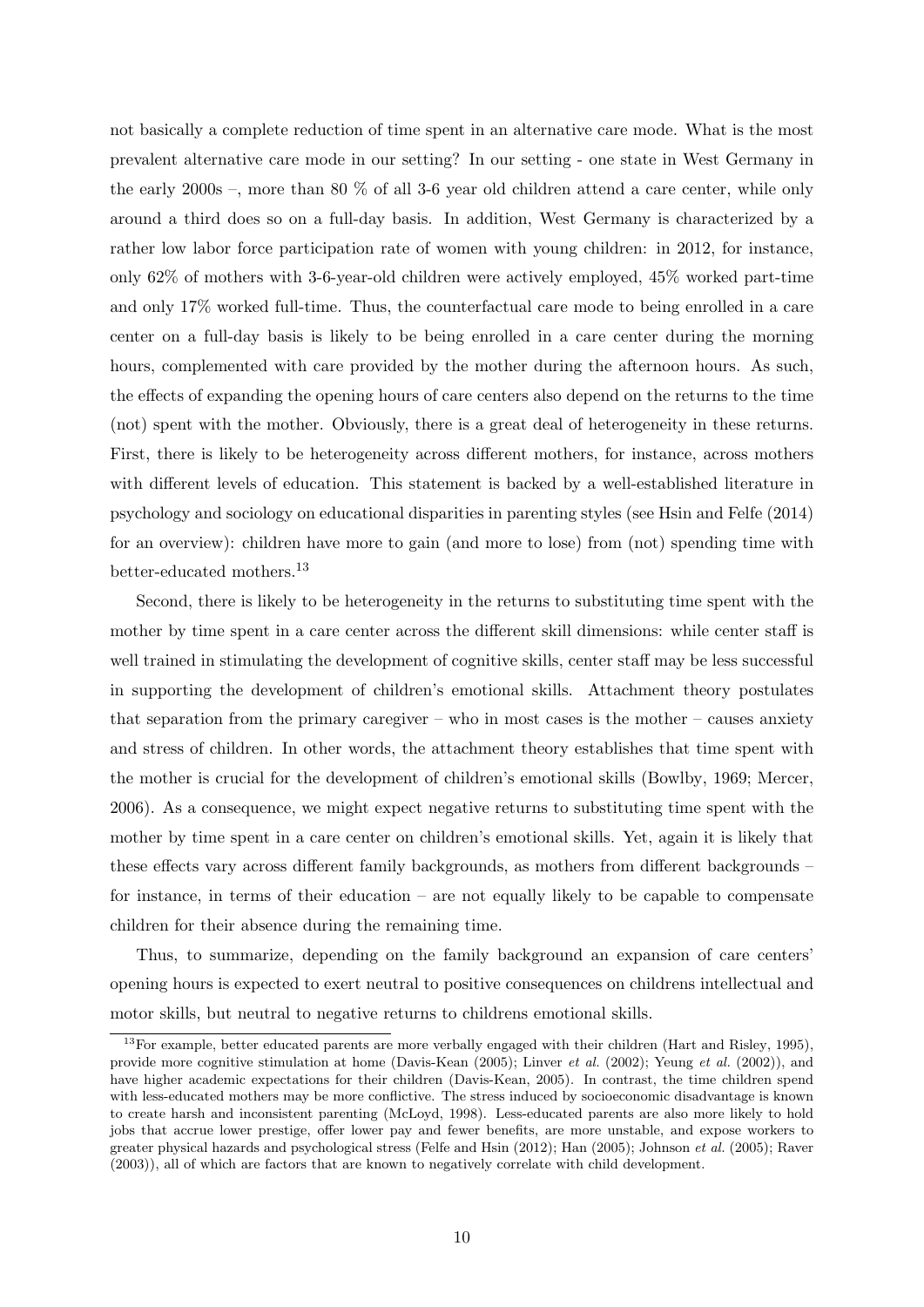## 3 Data and Descriptive Statistics

#### 3.1 Data

Administrative records from *Schleswig-Holstein's* school entrance examinations (SEE) are our main data source. The data is structured in school entrance cohorts. A school entrance cohort comprises all children who turn 6 years old between July of the previous year and June of the same year as school entrance.<sup>14</sup> This study draws on data for the school entrance cohorts  $2004$ to 2012. As described in the previous section SEE data contain medical assessments on, among other dimensions, children's motor skills and socio-emotional maturity. The medical diagnosis can take five forms: "normal development", "some problems, but no treatment is necessary", "some problems, already in treatment", "problems, treatment necessary", and "problems which will reduce the child's performance in school". Based on this diagnosis, we construct a binary indicator for each of the two dimensions assessed in the SEE (motor skills and socio-emotional maturity), which is equal to one if the child does not exhibit any problem in the assessed tasks. The SEE provides us furthermore with the pediatrician's assessment whether a child is ready to follow the school curriculum or not. The recommendation can take the following three forms: "ready for school", "school enrollment only with support provided by the teacher", and "special needs education required". We construct again a binary indicator which is one if the child is ready for school.

The SEE also contains parental reports on child and family background. Among other questions, parents answer a question regarding whether their child attended child care. Yet, they do not provide any information on the amount of hours their child attended child care. In other words, we do not possess of any direct information on the intensive margin on an individual basis - i.e. whether the child attended care on a full-day basis. Instead we rely on the average rate of full-day slots among all slots available in care centers on the municipality level provided by our second data source described in turn. Thus, similar to previous studies investigating the impact of universal child care on children's development (Baker et al., 2008; Cascio, 2009; Felfe et al., 2012; Fitzpatrick, 2008; Havnes and Mogstad, 2011), we can only provide estimates for the intention-to-treat effect (ITT), but not for the treatment effect itself.

Administrative records of all child care centers are our second data source (the so-called Kinder- und Jugendhilfestatistik or Statistics on Child and Youth Services). These records contain detailed information about the provider, the children enrolled and the staff employed and thus, allow us to construct the following series of indicators describing the care centers: coverage rates among 0-2-year-old children and 3-6-year-old children, the share of full-day and

<sup>&</sup>lt;sup>14</sup>Children who were not ready for school in one year undertake a special examination one year later and thus are not included in the baseline SEE. Parents whose children turn 6 years between July and December of the same year can ask their child to be examined a year before the official SEE would have taken place. We exclude these children from our analyses.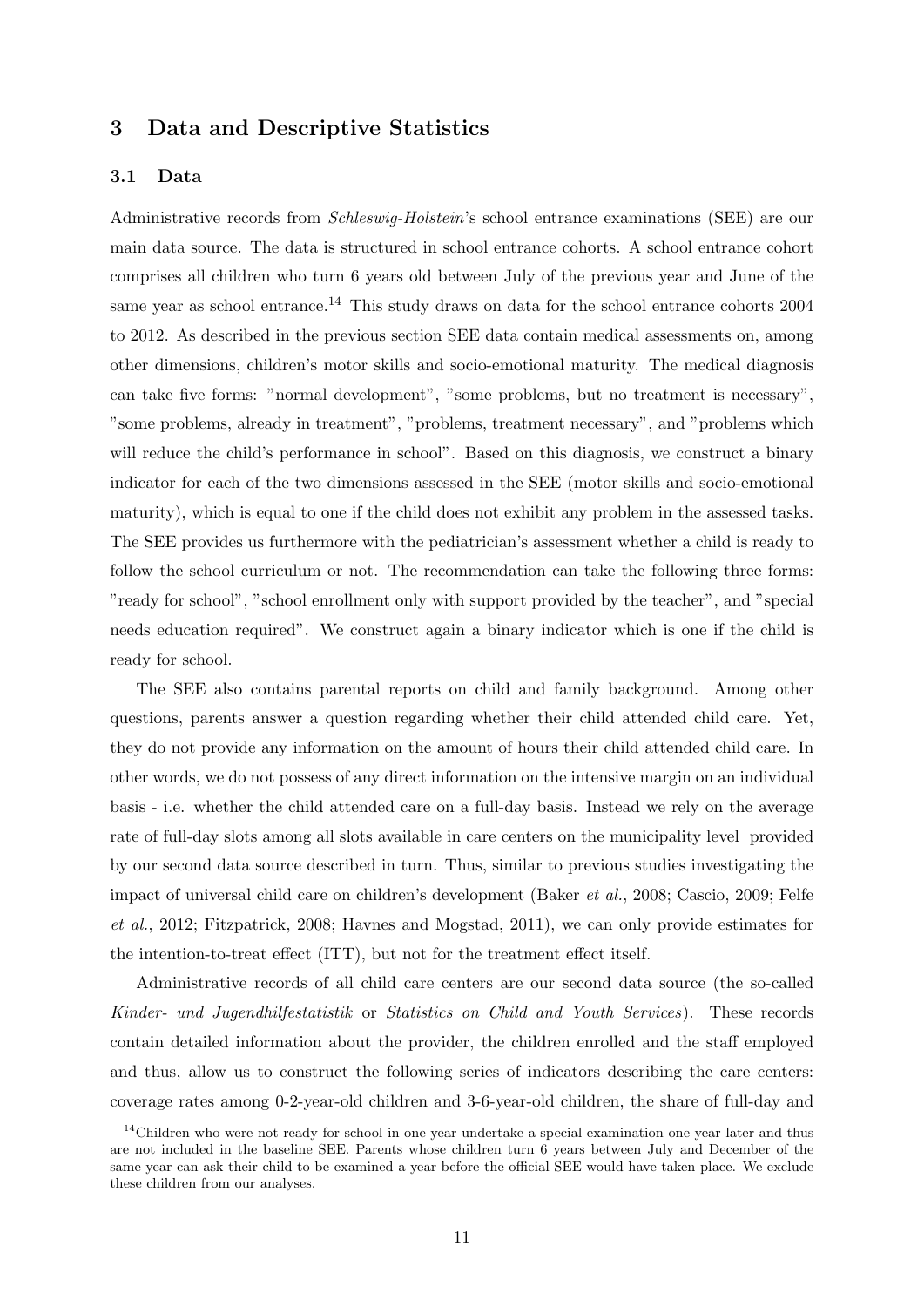half-day slots, the provider (public provider vs. the church vs. other providers, which are mostly welfare organizations), as well as structural quality features such as group size and the staff composition in terms of age, gender, pedagogical degree and workload. All information is available at the care center level. Since a substantial share of care centers host children of different age groups,  $15$  we cannot distinguish between slots offered to 0-2-year-old children and slots offered to 3-6-year-old children. As such our treatment - the share of full-day slots – as well as any other information on care centers refer to children age 0-6. Nevertheless, as pointed out before, until 2006 only up to 7% of all slots in care centers are offered to 0-2-year-old children, while more than 93% of all slots in care centers are offered to 3-6-year-old children. In other words, the focus of our analysis lies on the effect of expanding full-day care which is mostly available to 3-6-year-old children.

The smallest regional level available in both data sources is the municipality.<sup>16</sup> Data protection, however, restricts the number of municipalities available for scientific research. First, administrative data on care centers are only released if municipalities contain at least three care centers, otherwise only averages of care centers in neighboring municipalities are available. Second, not all municipalities can be identified in the SEE data. In fact, counties - the second smallest regional level in Germany - are in charge of gathering the results of the SEE and delivering them to the respective state office (which is the *Ministry of Social Affairs, Health, Family* and Equality in Schleswig-Holstein). When delivering the data to the ministry, counties have the right to anonymize municipalities and some of them do so. In fact, we possess identifiers for 75 municipalities (belonging to 8 out of 15 counties) which allow us to merge the available administrative data on child care centers to the SEE data. In addition, we use the municipality identifiers to add information on the demographic and socio-economic composition of the municipalities.

The fact that information on our treatment – the share of full-day slots – is only available on the care center level which are accessible for children age 0-6 years old, rises the question of when to measure the share of full-day slots. In other words, we have the choice of measuring the supply of full-day slots at any age between zero and six. To circumvent any endogeneity of care center features to the parental decision of enrolling their child in child care and in particular, in child care on a full-day basis, we choose to control for the share of full-day slots available in children's birth year and thus prior to children's own enrollment in child care.

Restricting our sample to children for whom we possess information on all assessed dimensions – school readiness, motor skills and socio-emotional maturity - leads to a sample of 93,570 children belonging to nine school entrance cohorts and residing in 75 municipalities.

<sup>&</sup>lt;sup>15</sup>In 1998 25\% care centers hosted children of different age groups, in 2011 55 \%.

<sup>&</sup>lt;sup>16</sup>We observe the municipality of residence of a child at the SEE date. As post-birth mobility is low in West Germany, the municipality of residence at the SEE date is likely to be the same as the municipality of residence when children attend center-based care for most children in our sample.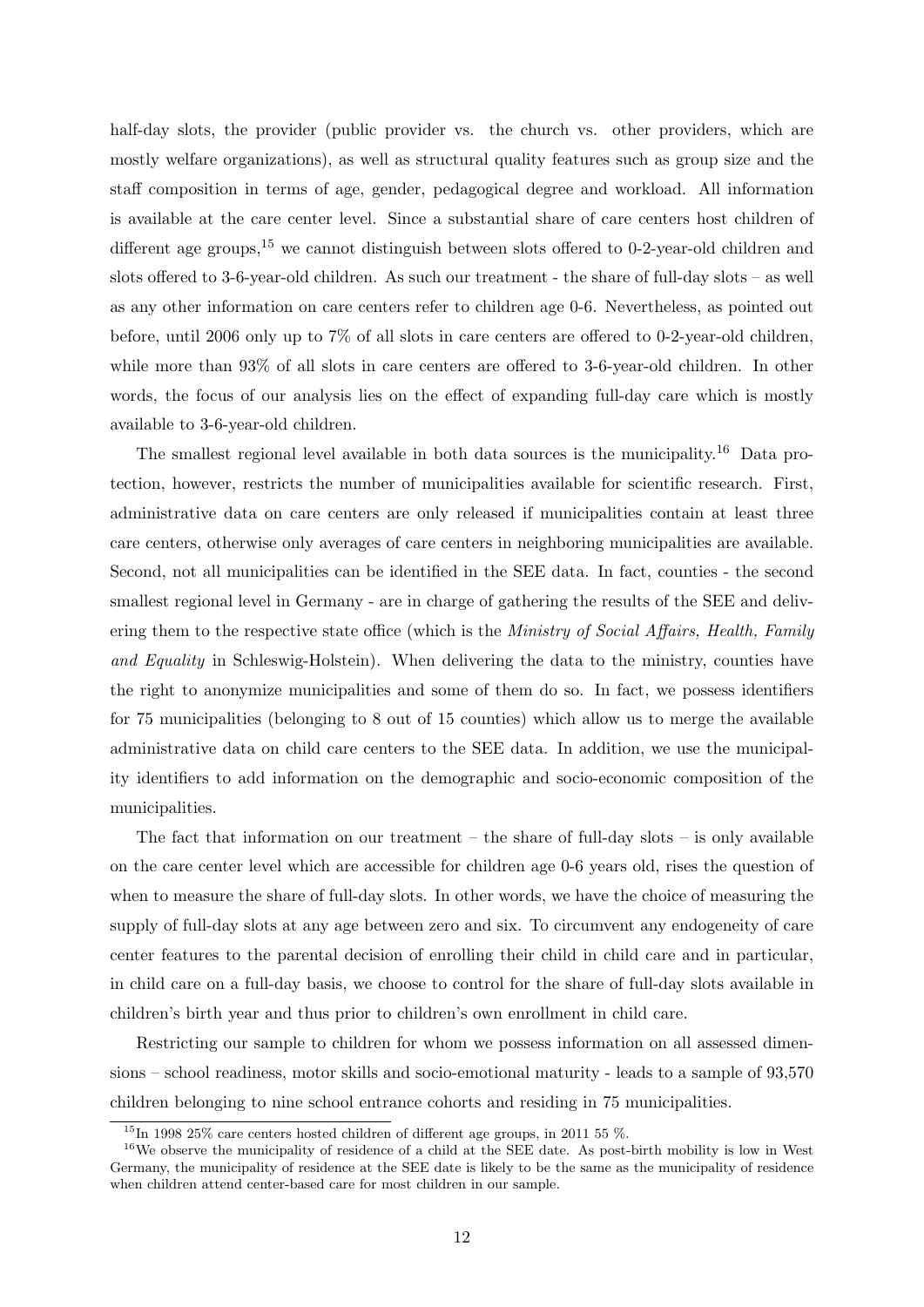#### 3.2 Descriptive Statistics

Table 1 provides descriptive statistics for the estimation sample which contains 93,570 children entering school between 2004 and 2012 (and thus born between July 1997 and June 2006).

How do these children perform in the various dimensions assessed in the SEE? As we can see in Panel A of Table 1, 81 % of all children exhibit motor skills which are age appropriate. 83 % of all children are assessed to be socio-emotionally mature. Finally, 87 % of all children are assessed to be ready for school, i.e. are able to follow the curriculum taught in primary school. While children perform on average quite high in all dimensions assessed in the context of the SEE, the rather high standard deviation (ranging between 0.34 and 0.39) points towards strong heterogeneity in the performance of children at the time of school entrance.

Panel B in Table 1 reports some information on the characteristics of children and their family background. On average children are 6 years and 2 months old, around half of them are boys  $(52 \%)$ ,  $12.5 \%$  are immigrant children,  $15 \%$  live with one parent only, and on average they have one sibling. A third of all children grow up in a family where the mother possesses of intermediate education  $(32\%)$ , more than a fifth of all children live in a family where the mother has a primary school degree  $(20 \%)$  and more than a quarter where the mother possess of some higher education (27 %). The educational background for the remaining mothers is missing.

How is the provision with and the quality of child care in the region under study? Panel C in Table 1 displays the features of the child care centers located in the municipalities contained in our estimation sample, measured as the respective average at the municipality level of the year the child is born (and thus between 1998 and 2006). As described in Section 2, while the supply of slots in Kindergarten is basically fulfilling the legal mandate of full coverage (82 % of all children age 3-6 years old can attend kindergarten), the supply of slots in early child care is still quite low in the years under study  $(4.5\%$  of all children can attend early care). Yet, as shown in Figure 1 coverage with slots in early care has steadily grown over the last two decades and reaches in 2013 23 %. Regarding the share of available full-day slots, we observe the following: on average, one third of all children is offered a full-day slot (34 %). Again this share is steadily rising over the last two decades (see Figure 1) - a fact we base our identification strategy on (see Section 4 for details). Most child care centers are either run by the church (42 %) or by a welfare organization  $(37 \%)$ , but still a fifth of all care centers are run by the municipality  $(21$ %). On average there are 20 children in one group, the staff working in the child care centers is on average 38 years old, most are female (96 %), more than half possesses of a pedagogical degree  $(62 \%)$ , and around a third works full-time  $(36 \%)$ .

Panel D in Table 1 finally provides some information on the municipalities the children live in (again merged to the SEE data for the year when children are born and thus measuring the average across the years 1998-2006). Female employment, the female fulltime-ratio, GDP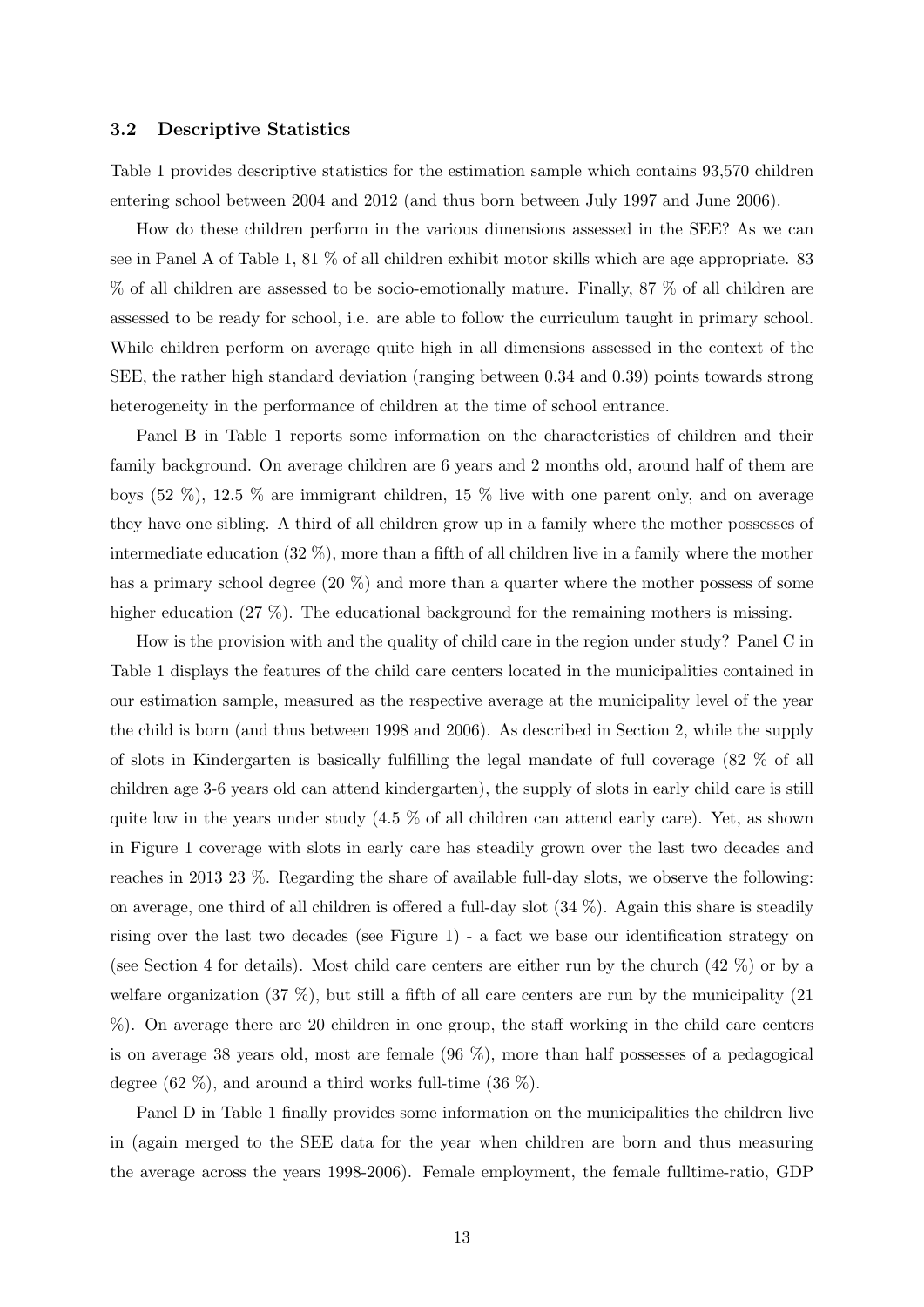per capita, the local tax rates<sup>17</sup> and the percentage of children between 0 and 6 years old are comparable to the West German average. The region under study is a bit more densely populated – four of our counties are city counties. As a result, the region under study is less conservative – the vote share for the conservative parties is substantially lower than the West German average (by 5 ppt).

As discussed earlier, our data does not provide us with any information whether children attend child care on a full-day or on a half-day basis. As such we can neither assess the takeup rate nor compare children who attend center-based care on a full-day basis with children who attend center-based care on a half-day basis only. Yet, to provide some intuition whether children attending child care on a full-day differ from children attending child care on a half-day basis, and thus whether there might be endogenous selection into full-day care, we draw upon alternative datasets. Table A.1 in the Appendix provides a mean comparison of children in half-day and full-day care with respect to their health and socio-emotional development (see Panel A, based on data from SEE data in Hamburg, school entrance cohorts 2005 and 2011) and with respect to their own and their family characteristics (see Panel B, based on data from SEE data in Hamburg, school entrance cohort 2005 and 2011, and Panel C, based on data from the mother-child questionnaire contained in the German Socio-Economic Panel, birth cohorts 2002-2005 and thus school entrance cohorts  $2008-2011$ .<sup>18</sup>

When being examined at school entrance, children who attended child care on a full-day basis suffer from more health problems than children who attended child care only on a halfday basis (by 2.5 percentage points, henceforth ppts). In the same vein, they have spent more nights in a hospital (0.29 nights more) and are assessed to be less socio-emotionally mature (by 0.01 ppts). Thus, the raw comparison points to some developmental deficits in terms of health and socio-emotional maturity when children are lacking maternal care during afternoon hours. Yet, there are also differences in terms of children's socio-demographic background: children who attended full-day child care are more likely to be boys (0.02 ppts), weighted less at birth (48 grams), are less likely to have foreign parents (0.01 ppts), and have less siblings (0.27). Their mothers are less often married and cohabit less often (22 ppts and 8 ppts). There is also a slight tendency towards more educated mothers sending their children to full-day care (this difference is, however, not significant). Finally, mothers who are more likely to work for pay and mothers who work generally more hours (4 hours more on average) send their child to full-day care. Thus, while there is some sign for non-random selection into full-day care, it is not clear whether children stem from rather advantaged or disadvantaged background.

<sup>&</sup>lt;sup>17</sup>In Germany, municipalities have the legal right to annually decide on the tax rate of three different kinds of local taxes: business taxes, taxes on agrarian real property and taxes on other real property.

<sup>&</sup>lt;sup>18</sup>We do not draw on these data for the following reasons: the SEE data for Hamburg do not contain municipality identifier and thus do not allow for any within-municipality analysis (in other words, we do not possess of any information about regional variation); the German Socio-Economic Panel, on the other hand, contains too few observations to break the data down to a municipality level.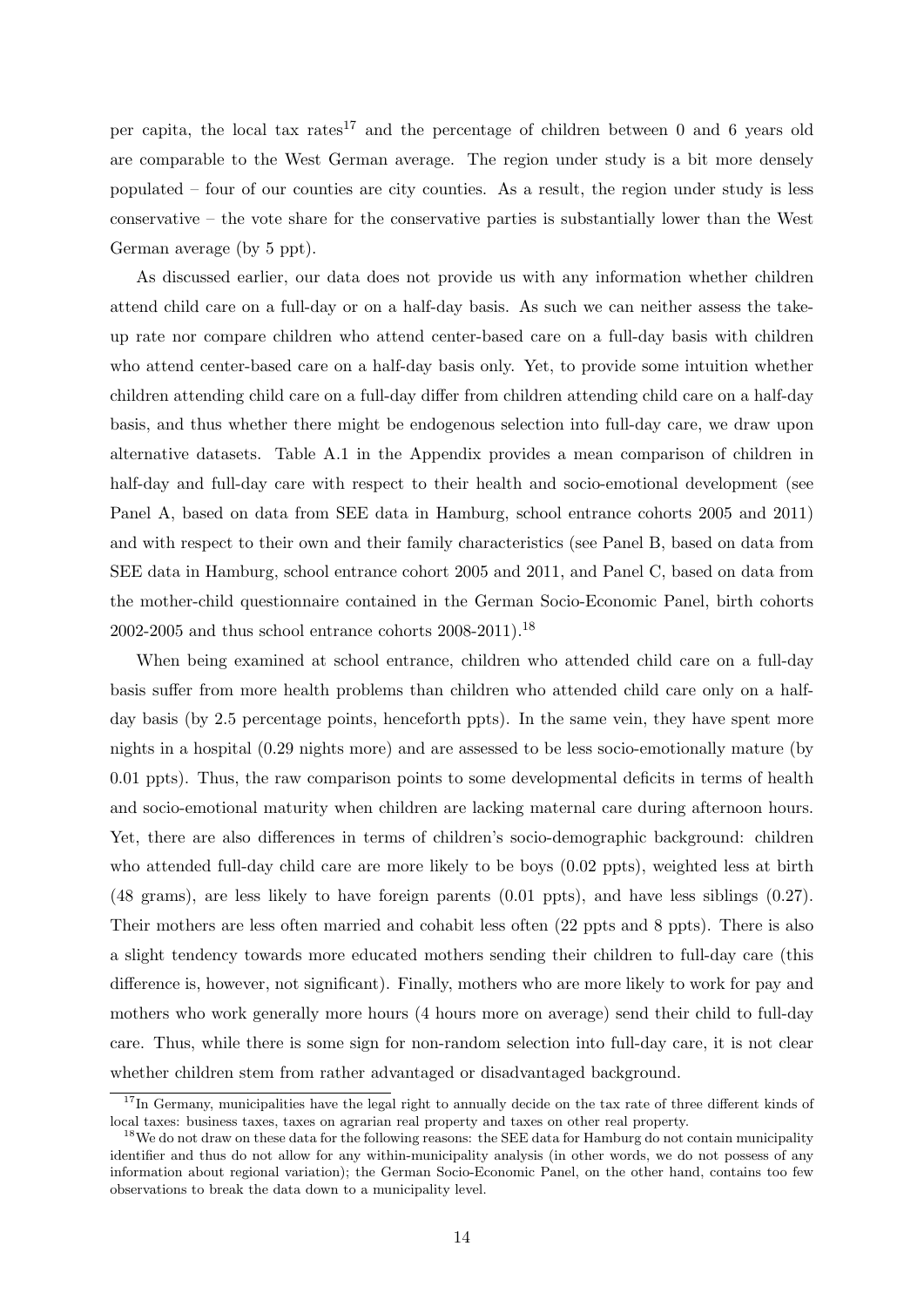|                                                           | Mean       | $\overline{\text{SD}}$ |
|-----------------------------------------------------------|------------|------------------------|
| Panel A:Development Dimensions                            |            |                        |
| Socio-Emotional Maturity $(D)$                            | .825       | $.38\,$                |
| Motor $S$ kills $(D)$                                     | .812       | .391                   |
| School Readiness $(D)$                                    | .869       | .338                   |
| Panel B: Child characteristics                            |            |                        |
| Age (in month)                                            | 73.761     | 3.888                  |
| Male $(D)$                                                | .524       | .499                   |
| Immigrants (D)                                            | .125       | $.331\,$               |
| Birth weight (in gram)                                    | 3275.256   | 815.235                |
| Birth weight missing (D)                                  | $.029\,$   | .167                   |
| Single parent $(D)$                                       | .151       | .358                   |
| Single parent: missing $(D)$                              | .063       | .243                   |
| Nr of siblings (excl. kid)                                | 1.023      | 1.047                  |
| Siblings: missing $(D)$                                   | .136       | .343                   |
| Mom's education: basic (D)                                | .199       | $\cdot$ 4              |
| Mom's education: intermediate (D)                         | .322       | .467                   |
| Mom's education: high (D)                                 | .274       | .446                   |
| Mom's education: missing $(D)$                            | .173       | $.378\,$               |
| Panel C: Care center characteristics                      |            |                        |
| Coverage 0-3 years old (in $\%$ )                         | 4.538      | 2.543                  |
| Coverage 3-6 years old (in $\%$ )                         | 82.139     | 6.683                  |
| Share of public providers (in $\%$ )                      | 20.944     | 16.158                 |
| Share of other providers (in $\%$ )                       | 37.387     | 17.974                 |
| Share of church providers (in $\%$ )                      | 41.669     | 18.664                 |
| Children per group                                        | 19.969     | 3.284                  |
| Age of staff (years)                                      | 38.179     | 2.328                  |
| Share of male staff (in $\%$ )                            | $4.355\,$  | 3.281                  |
| Share of staff with pedagogical degree (in $\%$ )         | 62.113     | 9.51                   |
| Share of full-time staff (in $\%$ )                       | 35.813     | 14.678                 |
| Panel D: Regional Characteristics                         |            |                        |
| Citizens per km2 at Birth                                 | 1021.08    | 700.396                |
| Share 0-6-y-old children at Birth(in $\%$ )               | 5.796      | .804                   |
| Votes for CDU and FDP in % at Birth                       | $42.035\,$ | 4.28                   |
| Votes for other parties in % at Birth                     | 13.529     | 3.034                  |
| Votes for social democrats county in $%$ at Birth         | 44.436     | 3.73                   |
| Log of GDPpc at Birth (in 1000Euro/Citizen)               | 3.211      | .226                   |
| Local business tax rate                                   | 3.608      | .49                    |
| Local tax rate on agrarian real property                  | 3.172      | .47                    |
| Local tax rate on other real property                     | 3.573      | .823                   |
| Employed female at Birth (in $\%$ )                       | 44.251     | 2.66                   |
| Fulltime-Employed female at Birth (in % of total working) | 63.978     | 5.343                  |

Table 1: Descriptive statistics

Notes: Descriptives are based on the full sample (2004-2012). All macro variables (at the center level and at the regional level) are<br>measured in the year when children are born, all individual and family variables are tak

## 4 Empirical Strategy

To estimate the causal effect of the supply of full-day slots in child care centers on children's development we rely on within-municipality variation in the supply of full-day slots. Our empirical specification looks as follows: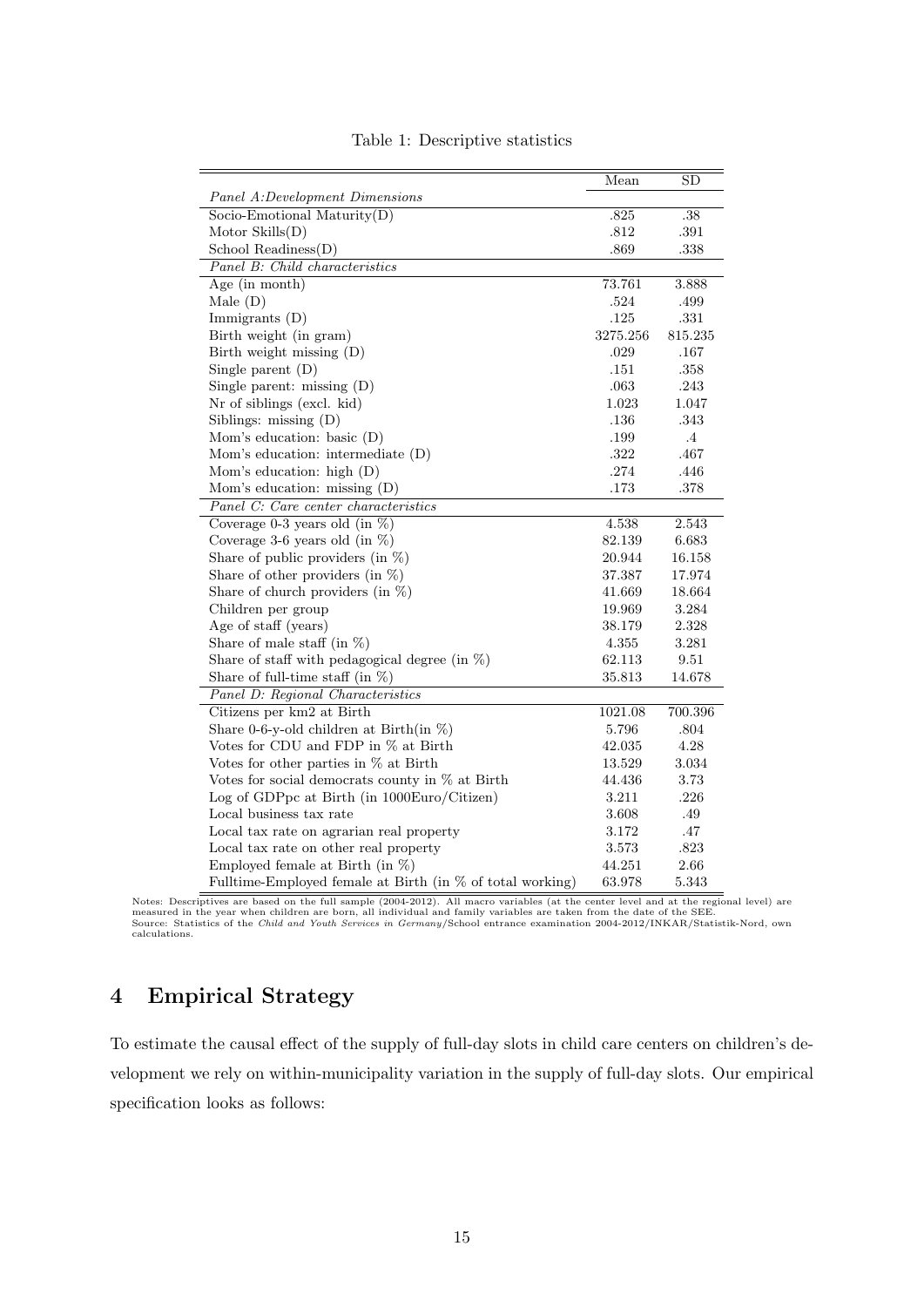$$
Y_{imc}^{s} = \beta F_{mc} + \gamma C_{mc} + \delta Z_{mc} + \eta X_i + \mu_c + \psi_m + \epsilon_{imc}
$$
 (1)

where  $Y_{imc}^s$  denotes skill dimension s of child i residing in municipality m and belonging to cohort c,  $F_{mc}$  stands for the share of full-day slots available to children belonging to cohort c and residing in municipality m,  $C_{mc}$  represents a set of care center features,  $Z_{mc}$  a set of municipality features, and  $X_i$  a set of individual background characteristics. The set of municipality dummies  $\psi_m$  allows us to control for the average level of full-day slots in the municipality, but also for any time-constant features of municipalities that may correlate with the timing of the expansion in full-day slots and with changes in children's development. By controlling for a set of cohort dummies  $\mu_c$ , we abstract furthermore from the overall trend to expand full-day slots and exploit the variation in the timing of the expansion across municipalities. Finally,  $\epsilon_{imc}$  represents an idiosyncratic shock.

The key identifying assumption is that  $F_{mc}$  is conditionally independent of the unobserved determinants of children's development  $\epsilon_{inc}$ . Ideally we would like to rely on exogenous supply shocks of full-day slots. Instead we rely on an expansion of the supply of full-day slots triggered by revisions of the child care law and exploit variation in the timing of expansions across municipality. In other words, our identification strategy relies on within-municipality variation of the supply of full-day slots. Two questions may arise when relying on this identification strategy: first, is there sufficient within-municipality variation in the supply of full-day slots even when conditioning on the set of control variables? Second, is the timing of expansions in the supply of full-day slots indeed exogenous within municipality?

Figure 2 discusses the extent to which the supply of full-day slots varies within and between municipalities. The figure reports the overall variation (net of the cohort trend), the withinmunicipality variation, and the within-municipality variation conditional on all control variables (child, family, care center and regional characteristics as well as a set of cohort fixed effects). Obviously, variation shrinks substantially when conditioning on municipality dummies, yet, the support of the supply of full-day slots is still remarkably large. Conditioning on the set of control variables, moreover, does not affect the variation by much.

Thus, within-municipality variation in the supply of full-day slots seems to be sufficient to analyze the impact of full-day care on children's development using a municipality fixed-effect approach. Yet, is the timing of the expansions in the supply of full-day slots indeed exogenous? Expansions in full-day slots are determined by the demand of citizens for full-day slots and the ability and willingness of the providers and ultimately the municipality - as the municipality is stemming a large part of the costs - to expand the opening hours of child care centers. Proxies for the demand are the number of children eligible for child care (thus children who are 0-6 years old) and the share of employed women as well as the female fulltime employment ratio.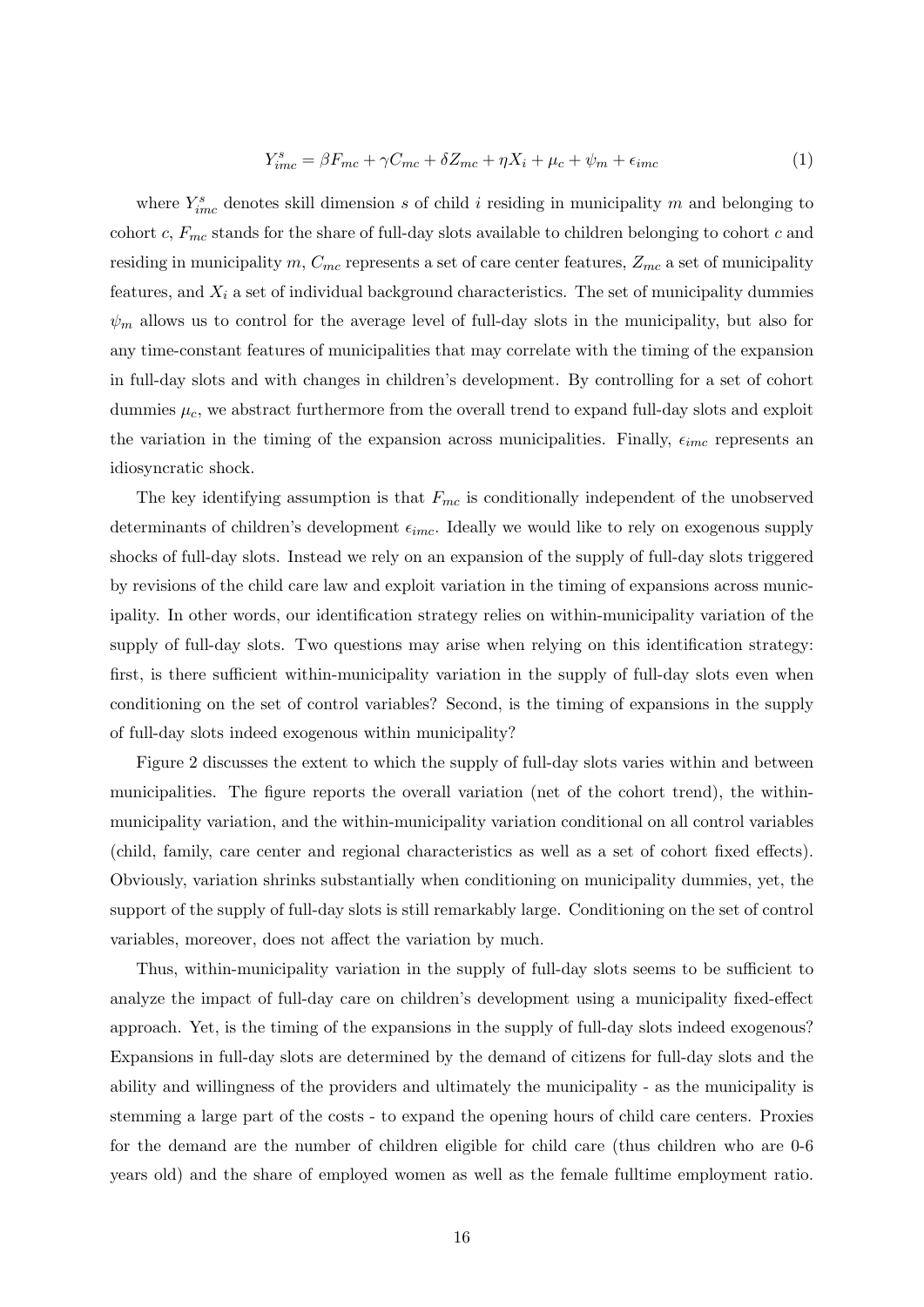

Figure 2: Variation in Share of Fullday Slots

Notes: This graph plots the variation in the share of full-day slots over all child care slots for the school entrance cohorts 2004-2012; the solid line plots the overall variation (net of the cohort trend), the dashed line plots the within municipality variation, and the dotted line plots the within municipality variation conditional on all control variables (child, family, care center and regional characteristics as well as a set of cohort fixed effects). The graph is produced using kernel regression (Epanechnikov kernel, bandwidth of 0.1, 100 grid points).

Source: Statistics of the Child and Youth Services in Germany/School entrance examination 2004-2012/INKAR/Statistik-Nord, Own calculations

Proxies for the ability of a municipality to expand full-day care are the economic standing of the municipality, which we proxy by the GDP per capita, and the population density. One concern may be that municipalities may cut down on other social expenditures or levy more taxes to finance the expansion of full-day slots. Individual taxes or social benefits, however, are set on the federal level. Thus, it is unlikely that the financial burden due to an expansion of the child care system is passed on to the citizens or crowds out other social expenditures. Municipalities, however, levy corporate taxes as well as taxes on real property and thus the financial burden may be passed on to the local economy. Yet, it is unlikely that municipalities are willing to damage its attractiveness as a business location in order to satisfy the demand for more full-day care. Municipalities may rather accept to go into debt and make use of equalization transfers provided to poorer municipalities. In addition, as described in Section 2, state subsidies are relatively larger for child care centers running on a full-day basis. Nevertheless, we include the local business tax rate and the tax rates on both agrarian and other real property. Those rates are determined by the local authorities annually and provide an instrument to increase their municipalitys financial capacities. Finally, to proxy for the willingness of a municipality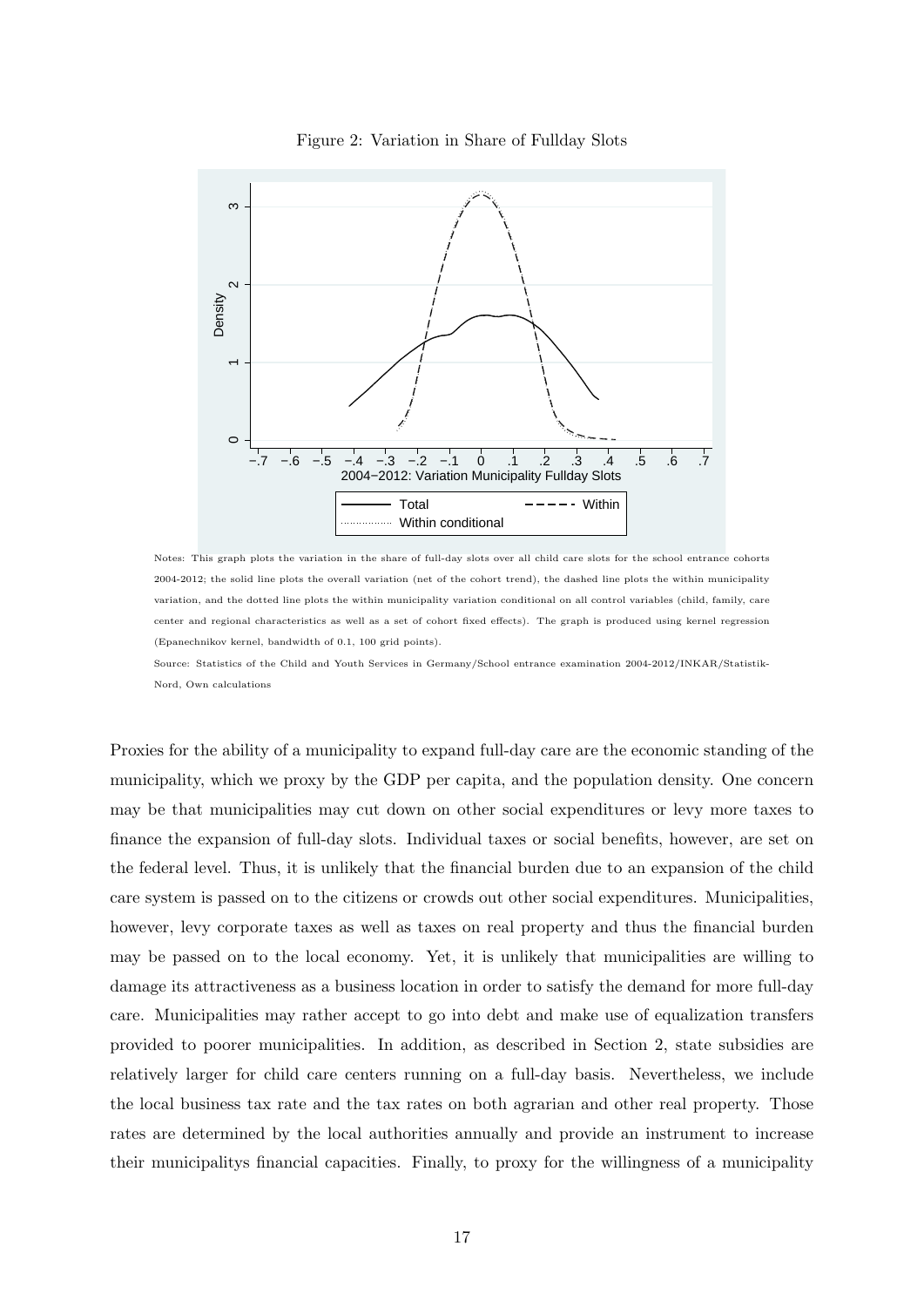to expand the supply of full-day slots, we additionally control for the election results in the last federal elections – there are clear differences regarding the expansion of child care centers between the more conservative parties (CDU and FDP) and the less conservative parties (SPD and Grüne).

Besides financial consequences of the expansions of full-day care, one may worry about concessions in care centers' quality: i) one way to finance more/longer child care is to sacrifice quality; ii) the more rapid the expansion, the higher the probability that quality may suffer. For instance, it may be difficult to recruit adequately trained staff or groups may be joined in the afternoon hours. We account for potential adjustments in care centers' quality by controlling additionally for a set of structural quality parameters.

To assess all mentioned concerns, we run a supplementary regression where the dependent variable is the share of full-day slots and the independent variables are the set of municipality and care center features (in addition to a set of cohort fixed effects and municipality fixed effects). For the regression results please refer to Table 2 below.<sup>19</sup>

In line with the revisions of the child care law we observe a strong trend in the share of full-day slots over time: in particular, the birth cohort 2005/06 faces a 23 ppt higher supply of full-day slots than the birth cohort 1997/98. Importantly, there is no sign that municipalities simultaneously plan the expansion of full-day sots and the expansion of slots in early care. There is also no indication that expansions in full-day care are correlated with changes in care provided to 3-6 year olds. The p-value resulting from an F-test for overall significance of coverage in early care and kindergarten is 0.765. The expansion in the share of full-day slots is also uncorrelated with basically all observable municipality features. The only exception is the political orientation of the municipality which can reflect both the attitude of the citizens as well as the priority given to child care by the political party. To be precise: in regions, where the citizens are more likely (by 1 ppt) to vote for a conservative party (either the CDU or the FDP), the share of full-day slots is likely to increase by 2 ppt less, in contrast to when the citizens are more likely to vote for the socialist party. Finally, there is no clear evidence for concessions in care centers' quality when expanding the opening hours. One exception is - not surprisingly - that care centers running on a full-day basis require more staff working on a full-time basis. Graphical evidence of potential concessions in centers' quality features is provided in Figure A in the Appendix. Again, there is not much to see, with the exception of the share of staff working full-time and the age of the staff – the more full-day slots, the younger the staff (probably given new hires).

Given this evidence, the only remaining threat to identification are municipality-specific changes over time that are orthogonal to the municipality and care center characteristics we already control for and that affect children belonging to one cohort and living within a given

 $19$ In an alternative regression, shown in Table A.2 we control for all municipality features in the previous year. This accounts for possible planning of the expansion of full-day slots. Results are basically unchanged.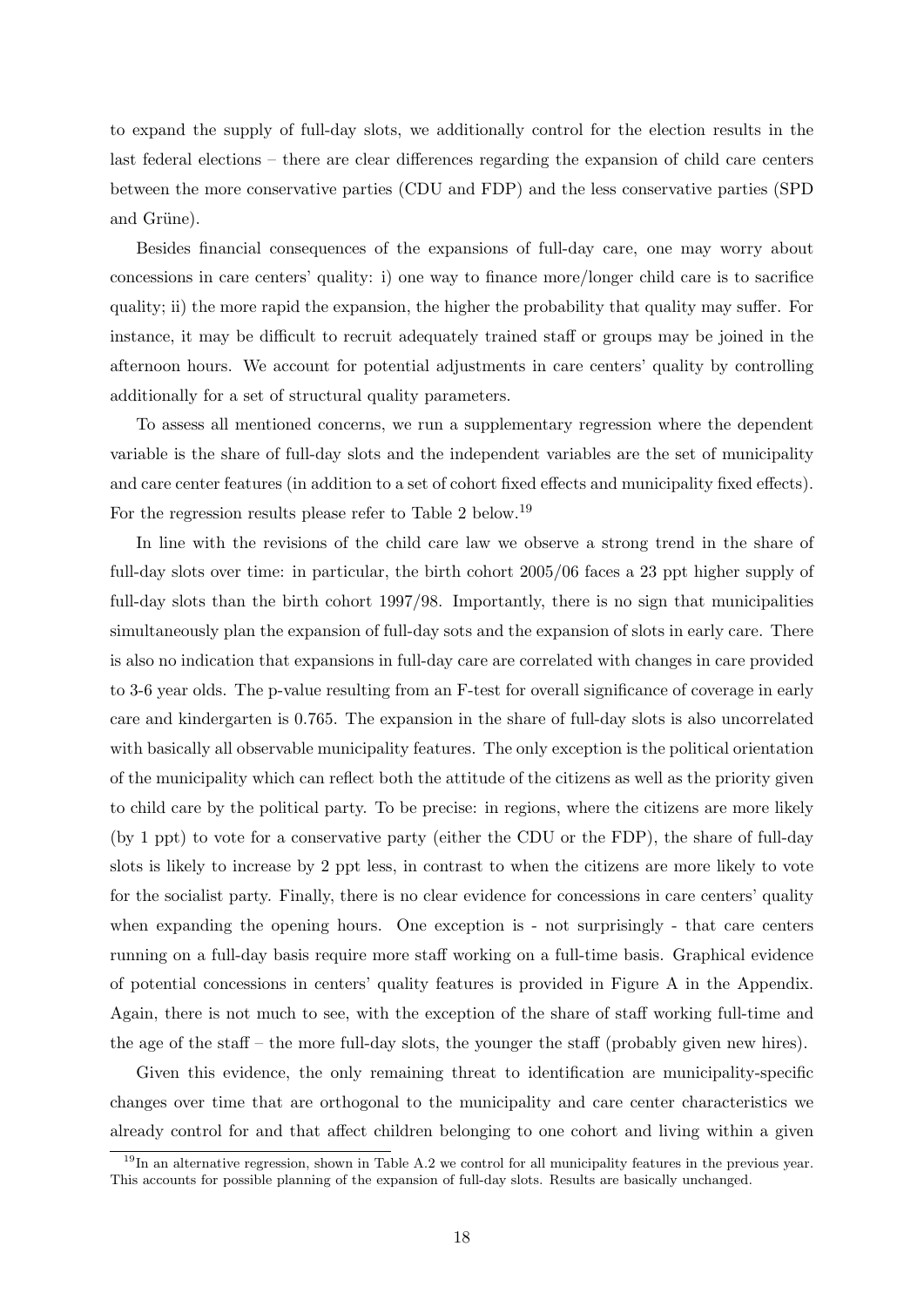|                                                           | Full-Day Ratio at Birth |
|-----------------------------------------------------------|-------------------------|
| Cohort $2005(D)$                                          | $0.015**$               |
|                                                           | (0.007)                 |
| Cohort $2006$ (D)                                         | $0.031**$               |
|                                                           | (0.015)                 |
| Cohort $2007(D)$                                          | $0.049**$               |
| Cohort $2008(D)$                                          | (0.021)<br>$0.098***$   |
|                                                           | (0.029)                 |
| Cohort $2009(D)$                                          | $0.119***$              |
|                                                           | (0.030)                 |
| Cohort $2010(D)$                                          | $0.139***$<br>(0.031)   |
| Cohort $2011(D)$                                          | $0.215***$              |
|                                                           | (0.054)                 |
| Cohort $2012(D)$                                          | $0.229***$              |
| Coverage 0-3 years old (in $\%$ )                         | (0.057)                 |
|                                                           | 0.001<br>(0.008)        |
| Coverage 3-6 years old at Birth (in $\%$ )                | $-0.002$                |
|                                                           | (0.003)                 |
| Public provider at Birth(in $\% )$                        | $-0.000$                |
|                                                           | (0.001)                 |
| Other provider at Birth(in $\%$ )                         | $-0.001$                |
|                                                           | (0.001)                 |
| Children per group at Birth                               | $-0.003$                |
| Age of staff at Birth(years)                              | (0.004)                 |
|                                                           | $-0.008$<br>(0.007)     |
| Staff: male at Birth $(in \%)$                            | $-0.000$                |
|                                                           | (0.003)                 |
| Staff: pedagogical degree at Birth (in %)                 | $-0.001*$               |
|                                                           | (0.001)                 |
| Staff: fulltime at Birth (in $\%$ )                       | $0.006***$              |
|                                                           | (0.002)                 |
| Citizens per km2 at Birth                                 | $-0.001$                |
| Employed female at Birth (in $\%$ )                       | (0.001)<br>0.003        |
|                                                           | (0.005)                 |
| Fulltime-Employed female at Birth (in % of total working) | $-0.000$                |
|                                                           | (0.001)                 |
| Share 0-6-y-old children at Birth(in $\%$ )               | 0.034                   |
|                                                           | (0.025)                 |
| Votes for CDU and FDP in % at Birth                       | $-0.020**$              |
|                                                           | (0.009)<br>$-0.007$     |
| Votes for other parties in % at Birth                     | (0.007)                 |
| Log of GDPpc at Birth (in 1000Euro/Citizen)               | 0.079                   |
|                                                           | (0.130)                 |
| Local business tax rate at Birth                          | $-0.120$                |
|                                                           | (0.157)                 |
| Local tax rate on agrarian real property at Birth         | 0.006                   |
|                                                           | (0.073)                 |
| Local tax rate on other real property at Birth            | $-0.045$                |
| Municipality FE                                           | (0.060)<br>Yes          |
| Reference year/cohort                                     | 2004                    |
| Slots (p-Value)                                           | 0.765                   |
| Institution (p-Value)                                     | 0.887                   |
| Center (p-Value)                                          | 0.001                   |
| Regional (p-Value)                                        | .043                    |
| Adj. R2                                                   | .939                    |
| Children                                                  | 93570                   |

Table 2: Determinants of the Share of Fullday Slots

Notes: This table shows the coefficients of the OLS estimates of the share of fullday slots. Regressions control further for a full set of municipality dummies<br>and a constant term. Standard errors are clustered at the muni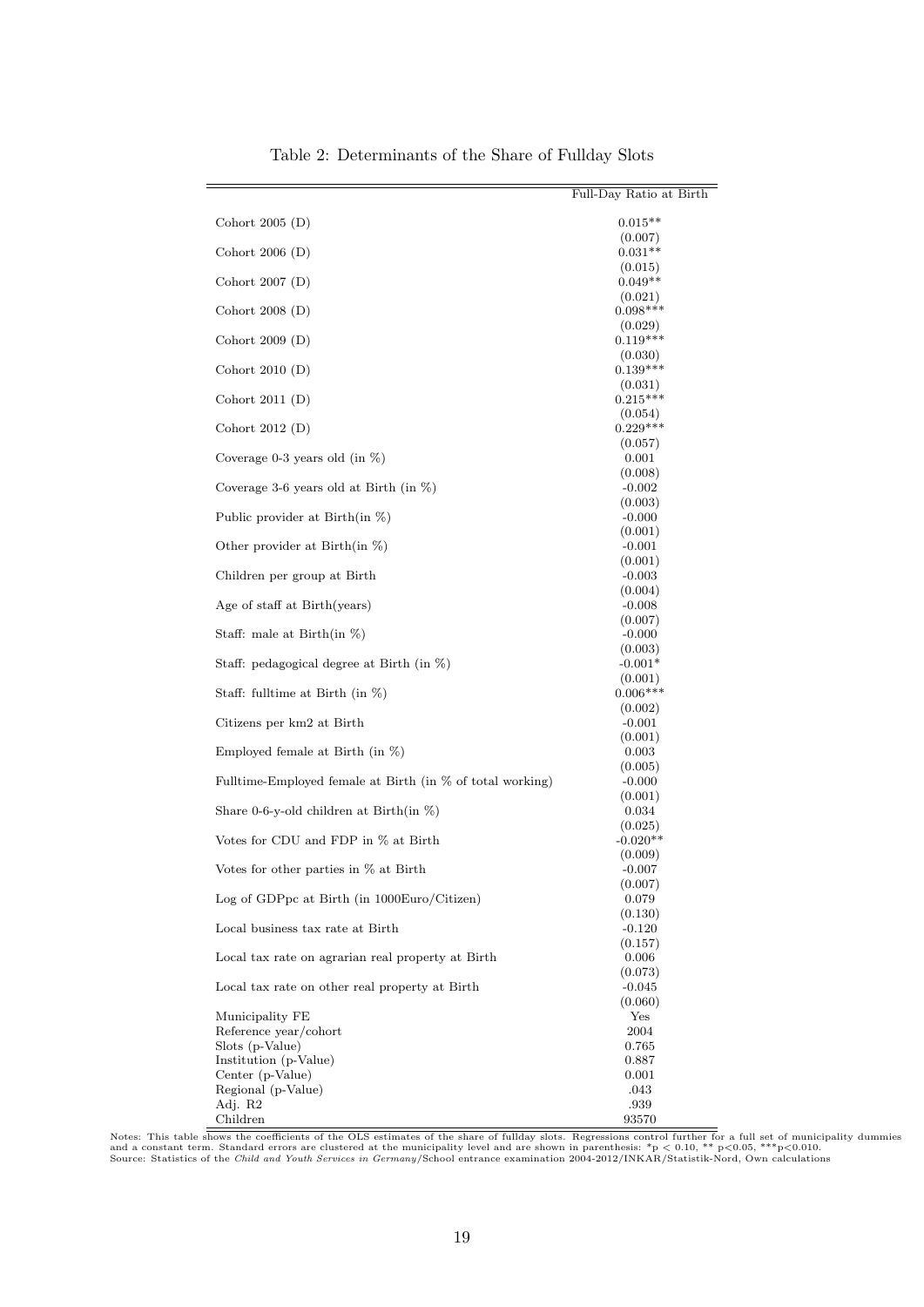municipality differentially. Yet, it is hard to come up with any systematic difference within a municipality over time that is likely to drive the expansion of full-day slots and affects children's development beyond the conditions we already account for. Finally, we are unaware of any further reform of the education system that might differentially affect children belonging to different cohorts. Yet, if there were one, the educational system is regulated at the state level and thus any change should be controlled for by the set of cohort fixed effects.

## 5 Results

#### 5.1 Baseline results

What is the impact of extending the opening hours of child care centers from half-day to full-day on children's development? In other words what are the consequences of replacing a child care system where children spend the morning in a child care center and the afternoon with the mother by a system where children spend the whole day in the child care center? Table 3 shows the results of estimating equation 1 by OLS and clustering the standard errors at the municipality level. Panel A displays the estimates when not accounting for care centers' structural quality parameters and Panel B displays the estimates when accounting for care centers' structural quality parameters.

When not controlling for care center's structural quality - and thus neglecting potential adjustments in care center quality - we observe the following results: on the one hand, increasing the share of full-day slots prepares children better for school: converting one out of a 100 half-day slots into a full-day slot increases children's school readiness on average by 0.078 ppt or put it differently, by 0.002 standard deviations (henceforth sd). Thus, the observed expansion of fullday slots in the region under study – which amounts to 11 ppt or 11 out of a 100 slots between the school cohort 2004 (born 7/1997-6/1998) and the school cohort 2012 (born between 7/2005 and  $6/2006$ ) when we measure the share of full-day slots in the year of birth – leads to an improvement of children's school readiness by 0.858 ppt or 0.025 sd. This result is, however, only significant at the 10 % significance level. Accounting furthermore for care centers' quality decreases the point estimate and thus renders the effect of the supply of full-day slots insignificant. In other words, the parallel increase in full-time working staff – shown in Table  $2$  – seems to explain at least part of the positive effect on children's school readiness, while the mere supply of full-day care does not affect children's intellectual development, at least not on average. On the other hand, increasing the share of full-day slots negatively affects children's socio-emotional maturity: the observed expansion of 11 ppt deteriorates children's socio-emotional maturity by 2.5 ppts or 0.066 sd. In this case accounting for care centers' structural quality makes only a slight difference, which, however, does not affect the interpretation of our results. Finally, there are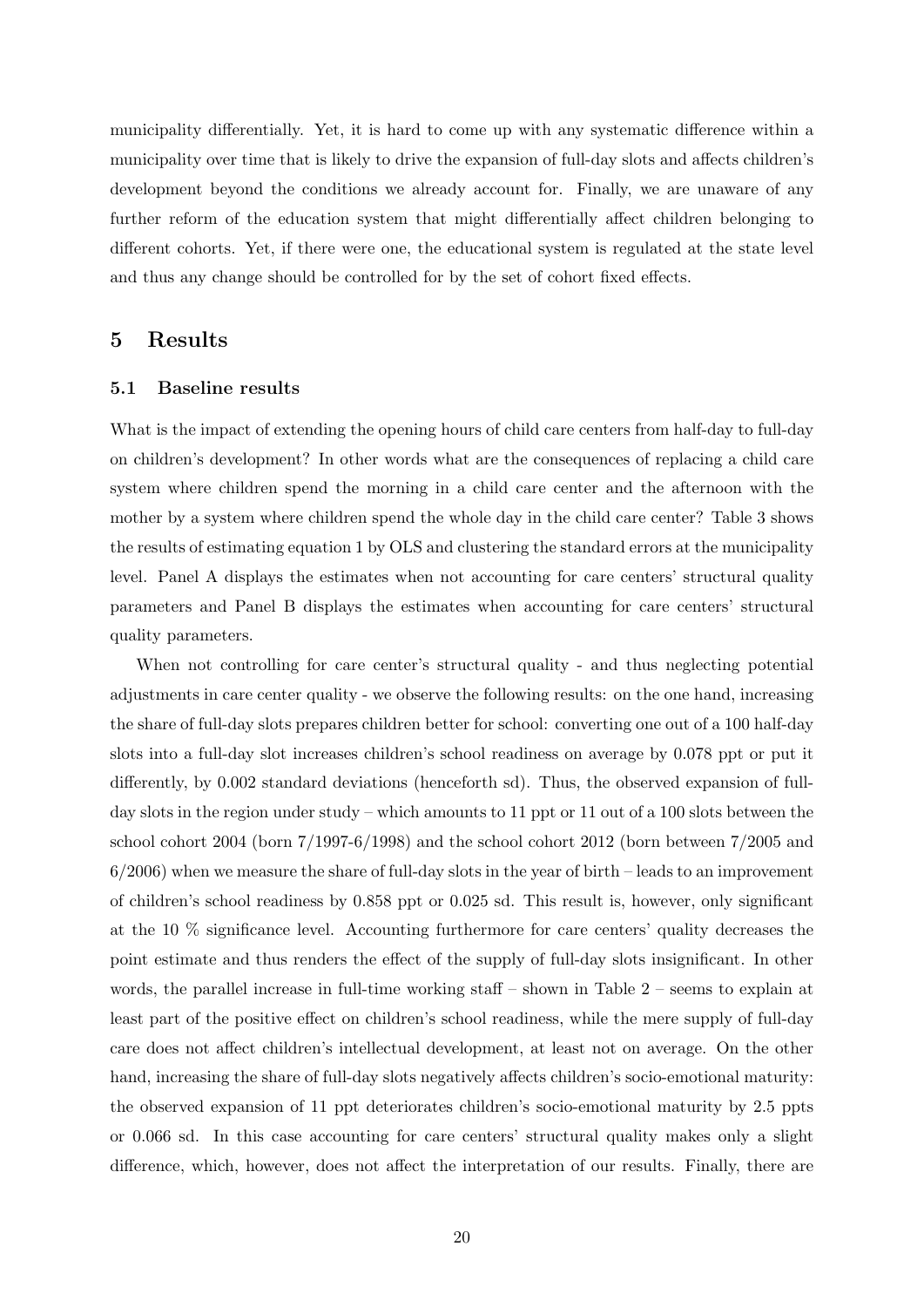|                            | School<br>Readiness | Motor<br>skills  | Socioemotional<br>maturity |
|----------------------------|---------------------|------------------|----------------------------|
| Panel A - no quality       |                     |                  |                            |
| Share of fullday slots     | $0.078*$<br>(0.041) | 0.048<br>(0.068) | $-0.251***$<br>(0.081)     |
| Municipality Fixed Effects | Yes                 | <b>Yes</b>       | Yes                        |
| Cohort Fixed Effects       | Yes                 | Yes              | Yes                        |
| Individual Controls        | Yes                 | <b>Yes</b>       | Yes                        |
| Regional Controls          | Yes                 | <b>Yes</b>       | Yes                        |
| Quality Controls           | $N_{\Omega}$        | $N_{\Omega}$     | $N_{\Omega}$               |
| Adj. R2                    | 0.097               | 0.083            | 0.091                      |
| Children                   | 93570               | 93570            | 93570                      |
| Panel B - quality          |                     |                  |                            |
| Share of fullday slots     | 0.058               | 0.039            | $-0.222***$                |
|                            | (0.043)             | (0.066)          | (0.078)                    |
| Municipality Fixed Effects | Yes                 | Yes              | Yes                        |
| Cohort Fixed Effects       | <b>Yes</b>          | <b>Yes</b>       | Yes                        |
| Individual Controls        | Yes                 | Yes              | Yes                        |
| Regional Controls          | Yes                 | Yes              | Yes                        |
| Quality Controls           | <b>Yes</b>          | <b>Yes</b>       | Yes                        |
| Adj. R2                    | 0.097               | 0.083            | 0.091                      |
| Children                   | 93570               | 93570            | 93570                      |

#### Table 3: Effects of Share of Fullday Slots on Child Development

Notes: This Table displays the estimates resulting from an OLS regression of children's development at school entrance on the share of full-day slots measured in children's year of birth. In panel A, further controls are the full set of individual and regional characteristics as well as a set of municipality and cohort dummies. In panel B, we additionally control for a set of care center quality features. Standard errors are clustered at the municpality level.

Source: Statistics of the Child and Youth Services in Germany/School entrance examination 2004-2012/INKAR/Statistik-Nord, Own Calculations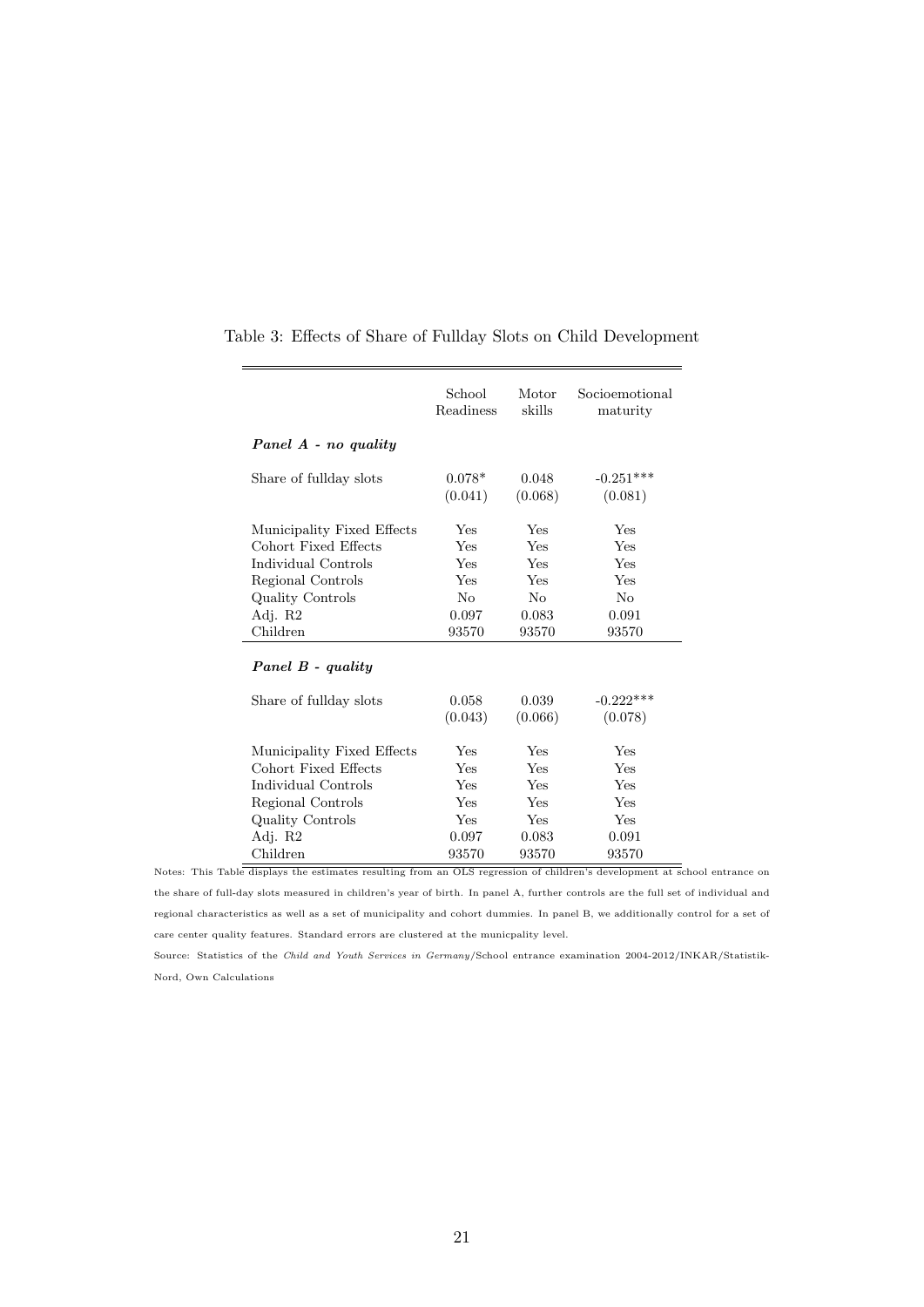no significant consequences for children's motor skills.

What can explain the negative effect of full-day care on childrens socio-emotional maturity, while there is no effect on the other development dimensions? As already suggested in Section 2.3, professional child carers and mothers may differ in their skills and their methods to promote children's development. Time spent with the mother may be particularly valuable for children's socio-emotional development (Bowlby, 1969; Mercer, 2006). Thus, depriving children of this time may explain the negative effect on pediatricans' assessment of children' socio-emotional maturity. Professional child care workers, however, may be trained in stimulating children's intellectual development, such as verbal or analytical skills, or childrens motor skill, and as such may be competent to substitute the mother at least when judging about the impact of centerbased care on these developmental dimensions. In fact, some children may even benefit from spending time with professional child care workers, in particular children from educationally disadvantaged backgrounds. Moreover, some mothers may be capable to compensate children for their absence in the remaining hours of the day by engaging more actively (Hsin and Felfe, 2014). The next section therefore discusses to which extent effects may vary across different family backgrounds and thus across parents' with potentially different child rearing skills.

#### 5.2 Heterogeneity

Table 4 shows the results of our baseline specification when stratifying the sample according to the following characteristics: gender (boys versus girls), immigrant background (native versus immigrant), parental education (both parents possess of a university-entrance diploma – Abitur – or not), and parental cohabitation status (single versus two parent household). Some interesting heterogeneities arise.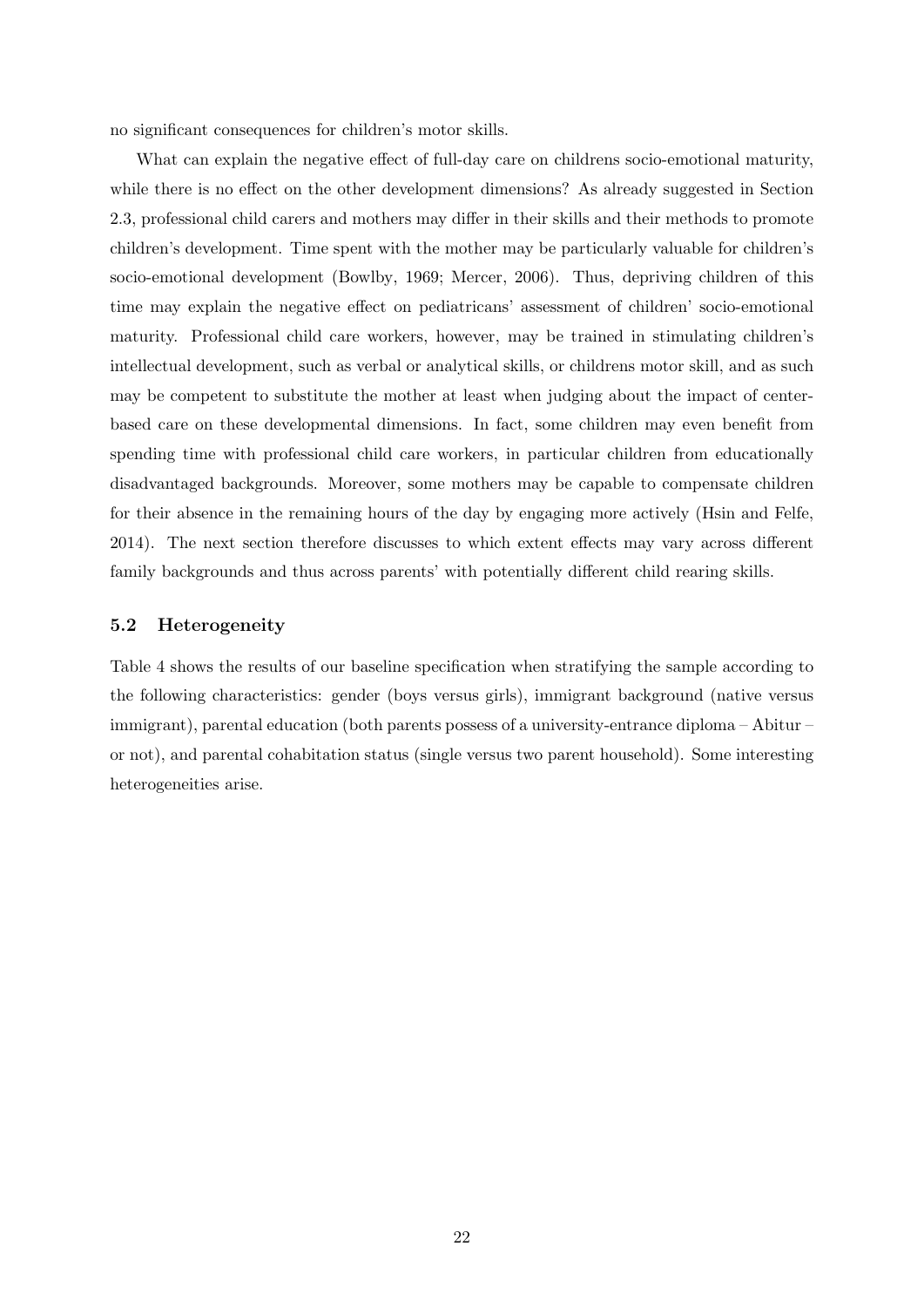|                             | School    | Motor   | Socioemotional |
|-----------------------------|-----------|---------|----------------|
|                             | Readiness | skills  | maturity       |
| Panel A                     |           |         |                |
| <b>Boys</b>                 |           |         |                |
| Share of full-day slots     | 0.050     | 0.034   | $-0.244***$    |
|                             | (0.063)   | (0.095) | (0.091)        |
| Adj. R2                     | 0.097     | 0.059   | 0.086          |
| Children                    | 49016     | 49016   | 49016          |
| Girls                       |           |         |                |
| Share of full-day slots     | $0.070**$ | 0.044   | $-0.195***$    |
|                             | (0.032)   | (0.044) | (0.072)        |
| Adj. R2                     | 0.075     | 0.040   | 0.076          |
| Children                    | 44554     | 44554   | 44554          |
| F-test (p-value)            | 0.695     | 0.890   | 0.358          |
| Panel B                     |           |         |                |
| <b>Native</b>               |           |         |                |
| Share of full-day slots     | 0.030     | 0.027   | $-0.206**$     |
|                             | (0.040)   | (0.065) | (0.078)        |
| Adj. R2                     | 0.089     | 0.088   | 0.092          |
| Children                    | 77330     | 77330   | 77330          |
| <b>Immigrant Background</b> |           |         |                |
| Share of full-day slots     | $0.232**$ | 0.073   | $-0.355***$    |
|                             | (0.089)   | (0.089) | (0.103)        |
| Adj. R2                     | 0.134     | 0.068   | 0.082          |
| Children                    | 11690     | 11690   | 11690          |
| F-test (p-value)            | 0.011     | 0.551   | 0.046          |
| Panel C                     |           |         |                |
| <b>High Education</b>       |           |         |                |
| Share of full-day slots     | 0.032     | 0.070   | $-0.114$       |
|                             | (0.039)   | (0.081) | (0.082)        |
| Adj. R2                     | 0.050     | 0.087   | 0.074          |
| Children                    | 17864     | 17864   | 17864          |
| Low Education               |           |         |                |
| Share of full-day slots     | 0.065     | 0.038   | $-0.244***$    |
|                             | (0.050)   | (0.069) | (0.080)        |
| Adj. R2                     | 0.096     | 0.081   | 0.093          |
| Children                    | 74856     | 74856   | 74856          |
| F-test (p-value)            | 0.475     | 0.518   | 0.036          |
| Panel D                     |           |         |                |
| <b>Cohabiting Parents</b>   |           |         |                |
| Share of full-day slots     | 0.062     | 0.015   | $-0.215***$    |
|                             | (0.046)   | (0.066) | (0.080)        |
| Adj. R2                     | 0.097     | 0.083   | 0.085          |
| Children                    | 73569     | 73569   | 73569          |
| <b>Single Parents</b>       |           |         |                |
| Share of full-day slots     | 0.034     | 0.162   | $-0.347***$    |
|                             | (0.079)   | (0.105) | (0.107)        |
| Adj. R2                     | 0.099     | 0.088   | 0.101          |
| Children                    | 14102     | 14102   | 14102          |
| F-test (p-value)            | 0.693     | 0.070   | 0.046          |

Table 4: Strata: Effects of Share of Fullday Slots on Child Development

Notes: This table displays the estimates resulting from an OLS regression of children's development at school entrance on the share of full-day slots measured in children's year of birth. Standard errors are clustered at the municipality level. Source: Statistics of the Child and Youth Services in Germany/School entrance examination 2004-2012/INKAR/Statistik-Nord, Own Calculations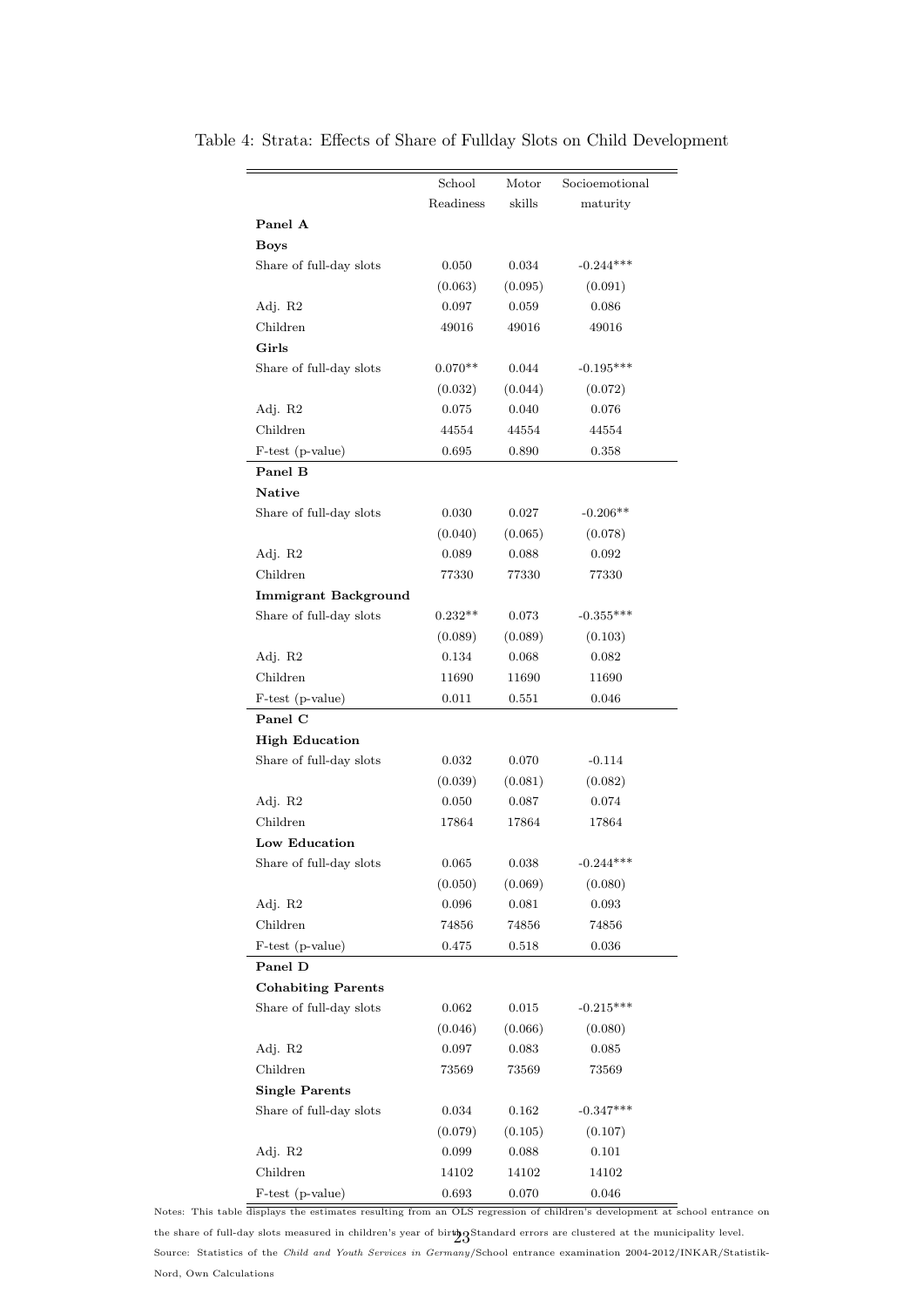The expansion of full-day slots by 11 ppts leads to a deterioration in boys' socio-emotional development by 2.7 ppt and in girls's socio-emotional development by 2.1 ppt. Despite these losses in terms of socio-emotional maturity, girls benefit in terms of school readiness. The gender differences, however, are not significant at any conventional significance level.

Differences are much more striking in terms of ethnic background: immigrant children suffer much more in terms of their socio-emotional development than native children. While native children score on average 2.3 ppt lower when full-day care increases by 11 ppt, immigrant children score on average 3.9 ppt lower. This difference is significant at the  $5\%$  significance level. There is one further difference in the effect of full-day care between native and immigrant children, which is highly policy relevant: immigrant children benefit substantially from the expansion of available full day slots in terms of how prepared they are for primary school. Immigrant children are on average 2.6 ppt more likely to be assessed ready for school. This improvement is substantial in light of the raw gap between immigrant and native children of 7.6 ppt in terms of school readiness (87.9 % of all native children are assessed to be ready for school, while only 80.3 % of all immigrant children are). An explanation for this differential gain between immigrant and native children might be the lack of language proficiency among immigrant parents and thus their relatively weaker competence to prepare children for school in compare to professional child care workers.

Similarly striking are the results when stratifying by parental education: while children from a more educated family background are not affected by the observed expansion in full-day slots, children from a less educated family background experience substantial losses in terms of their socio-emotional development (2.7 ppt). The significant differential effect of full-day care on children from differential family backgrounds are in line with the sociological literature postulating better abilities among more educated mothers/parents to compensate for environmental conditions than among low educated mothers/parents (Hsin and Felfe, 2014). Whether these differences are due to a better knowledge in how to foster children's skill development or due to fewer financial constraints and thus due to more possibilities to outsource chores robbing parents of further time they could spend with their children (e.g. cleaning or running errands) is unclear.

Finally we observe the strongest detrimental effects in terms of socio-emotional maturity among children from single parents (most likely single mothers): while children from two-parent households lose "only" 2.4 ppt in the assessment of their socio-emotional maturity, children residing with just one parent lose 3.8 ppt when full-day care increases by 11 ppt. Again this might be explained by the inability of single parents to compensate for their absence during the remaining time – most likely due to the fact that they have to cope alone with child care as well as with work at the labor market and at home and lack the financial means to outsource certain chores.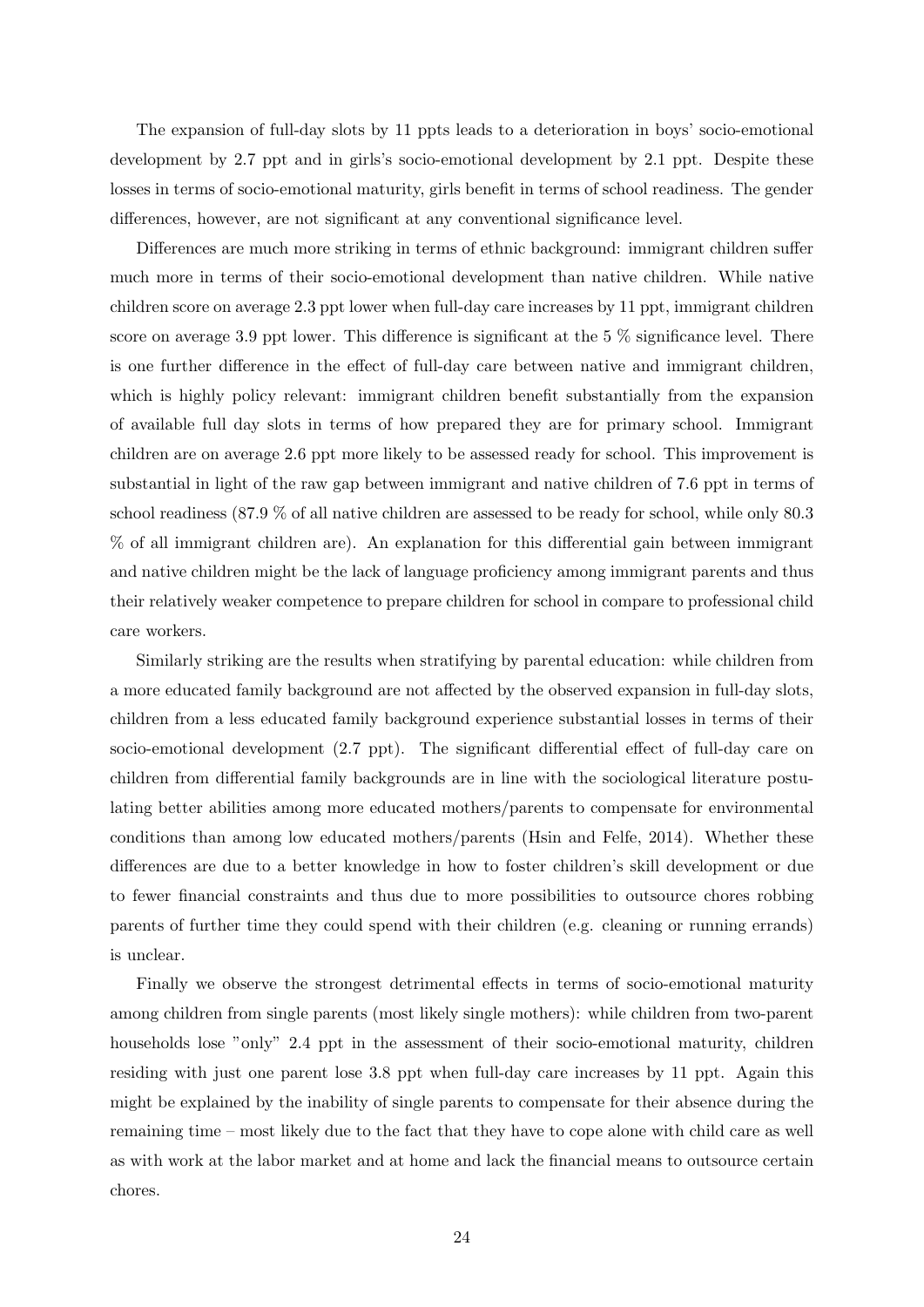Overall, results are in line with the outlined hypotheses in Section 2.3: center-based care can make a difference in comparison to motherly care, yet only when center staff possess of better skills to train children's skills than parents. This is, for instance, the case for immigrant children: center staff is likely to possess of a better competence in the German language. Moreover, the activities and games organized by the center staff may be pedagogical valuable and aim at training children's cognitive skills. This might be fruitful if children are willing to follow the instructions of the center staff, which is more likely to be the case for girls. Nevertheless, as postulated by the attachment theory time spent with the mother is crucial for the development of children's social and emotional skills: as we can see, expanding the supply of full-day slots is detrimental for the development of socio-emotional skills of almost all children – the exception being children from better educated parents.

## 6 Conclusion

What are the implications for children when expanding the supply of full-day slots in care centers? We analyze this question using two particularly rich administrative data sources for one West German state – school administrative data informing us about children's development at the onset of primary school and care center records informing us about the supply and quality of center-based care. Our identification strategy relies on several reforms triggering the expansion of full-day slots in public child care. Specifically, we exploit the municipality-specific deviations from the overall trend in the timing of the expansion.

Our results show that on average longer opening hours of child care centers do not promote children's cognitive skills or motor skills, but harm children's socio-emotional development. Alternatively stated, spending less time with the mothers has a negative impact on children's socio-emotional maturity. Subgroup analysis reveals that these effects are driven by children from disadvantaged backgrounds. Children from more advantaged backgrounds are not affected at all, which is most likely explained by their parents being more successful in compensating for the loss of time during the afternoon. Importantly, subgroup analysis also reveals that children from immigrant background are better prepared for primary school – a finding which is most likely explained by center staff being better prepared to train immigrant children's language skills.

Our findings are interesting from two points of view: first, they highlight once again that the consequences of center-based care depend on the quality of the counterfactual care. Second, they make clear that the returns to time investments are likely to be non-linear and thus, one cannot just extrapolate from studies analyzing, for instance, the effects of center-based care functioning on a half-day basis.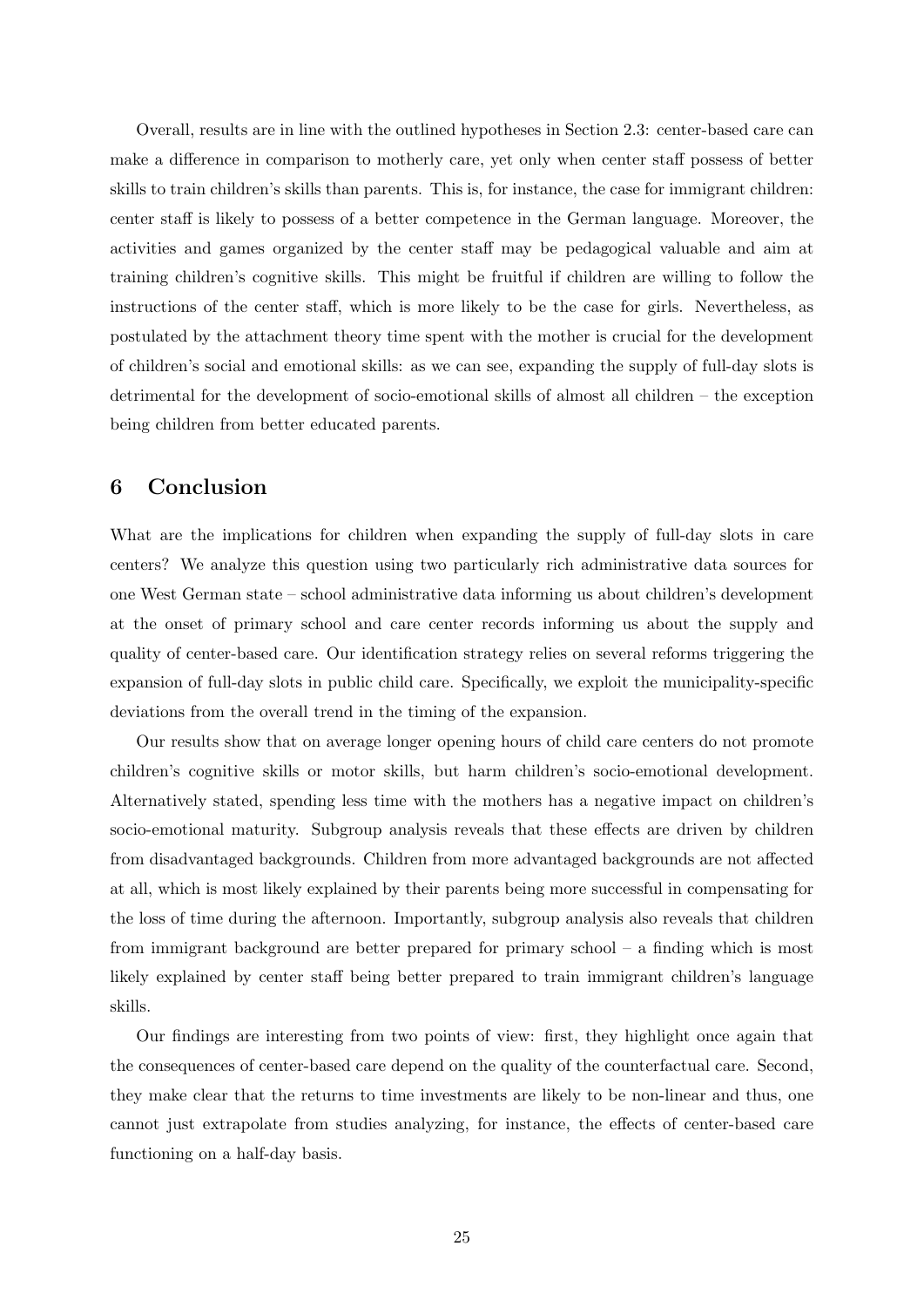## References

- Baker, M., Gruber, J., and Milligan, K. (2008). Universal child care, maternal labor supply, and family well-being. *Journal of Political Economy*, **116**(4), 709–745.
- Berlinski, S., Galiani, S., and Gertler, P. (2009). The effect of pre-primary education on primary school performance. Journal of Public Economics, 93(1-2), 219–234.
- Bowlby, J. (1969). *Attachment and Loss*. Hogarth, London.
- Brooks-Gunn, J., Han, W.-J., and Waldfogel, J. (2002). Maternal employment and child cognitive outcomes in the first three years of life: The nichd study of early child care. Child Development, 73(4), 1052–1072.
- Cannon, J., Jacknowitz, A., and Painter, G. (2006). Is full better than half? Examining the longitudinal effects of full-day Kindergarten attendance. Journal of Policy Analysis and Management, 25(2), 299–321.
- Cascio, E. (2009). Do investments in universal early education pay off? Long-term effects of introducing Kindergartens into public schools. Working Paper 14951, NBER.
- Cryan, J., Sheehan, R., Wiechel, J., and I, B.-H. (1992). Success outcomes of full-day Kindergarten: More positive behavior and increased achievement in the years after. Early Childhood Research Quarterly, 7, 187–203.
- Cunha, F., Heckman, J., Lochner, L., and Masterov, D. (2006). Interpreting the evidence on life cycle skills formation. In E. Hanushek, editor, Handbook of the Economis of Education, volume I, pages 310–451, Amsterdam. Elsevier.
- Datta-Gupta, N. and Simonsen, M. (2010). Non-cognitive child outcomes and universal high quality child care. Journal of Public Economics, 94(1-2), 30–43.
- Davis-Kean, P. (2005). The influence of parent education and family income on child achievement: The indirect role of parental expectations and the home environment. Journal of Family Psychology, 19, 294–304.
- DeCicca, P. (2007). Does full-day Kindergarten matter? Evidence from the first two years of schooling. Economics of Education Review, 26, 67–82.
- Duncan, G., Dowsett, C., Claessens, A., Magnuson, K., Huston, A., Klebanov, P., Pagani, L., Feinstein, L., Engel, M., Brooks-Gunn, J., Sexton, H., Duckworth, K., and Japel, C. (2007). School readiness and later achievement. Developmental Psychology, 43(6), 1428–46.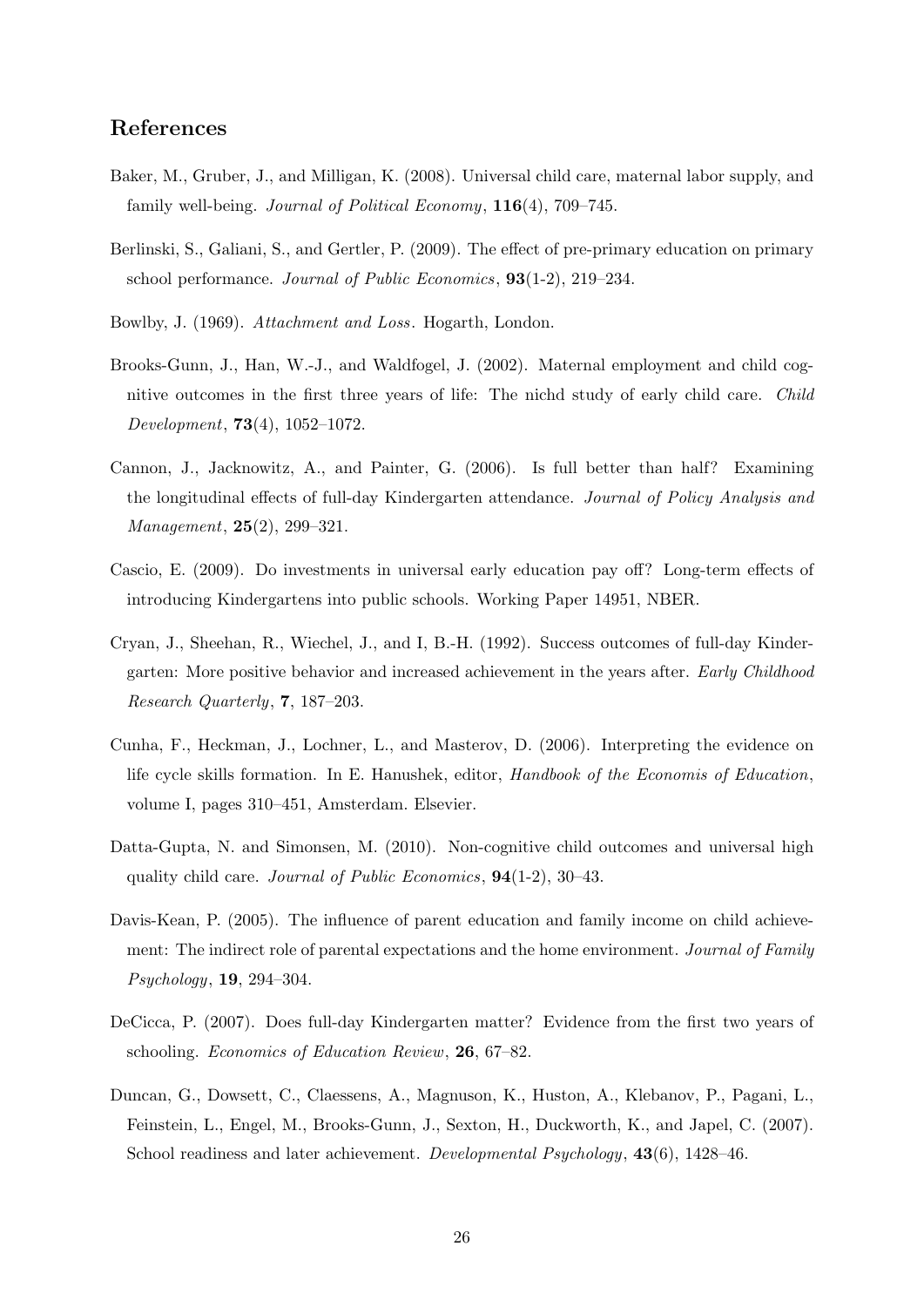- Dustmann, C., Raute, A., and Schoenberg, U. (2013). Does universal child care matter? Evidence from a large expansion in pre-school education. mimeo, UCL.
- Felfe, C. and Hsin, A. (2012). Maternal work conditions and child development. Economics of Education Review,  $31(6)$ , 1037-1057.
- Felfe, C. and Lalive, R. (2014). Does early child care help or hurt child development? Discussion paper 2014:22, IFAU.
- Felfe, C. and Zierow, L. (2014). After-school center-based care and children's development. B.E. Journal of Economic Analysis and Policy (Contributions), 14(4), 1299–1336.
- Felfe, C., Nollenberger, N., and Rodriguez-Planas, N. (2012). Can't buy mommy's love? Universal child care and children's long-run cognitive development. Working paper, St. Gallen.
- Fitzpatrick, M. D. (2008). Starting school at four: The effect of universal pre-Kindergarten on children's academic achievement. The B.E. Journal of Economic Analysis  $\mathcal{B}'$  Policy, 8(1), 1935–1682.
- Friesen, J., Krauth, B., and Sattari, R. (2013). Full-day Kindergarten and the development of non-cognitive skills. mimeo, Simon Fraser University.
- Goodman, R. N. (1997). The Strengths and Difficulties Questionnaire: A Research Note. Journal of Child Psychology and Psychiatry, (38), 581–586.
- Gormley Jr., W. T., Phillips, D., and Gayer, T. (2008). THE EARLY YEARS: Preschool Programs Can Boost School Readiness. Science, 320(5884), 1723–1724.
- Gregg, P. and Machin, S. (1999). Childhood disadvantage and success or failure in the labour market. In D. Blanchflower and R. Freeman, editors, Youth Employment and Joblessness in Advanced Countries, Cambridge, MA. National Bureau of Economic Research.
- Gregg, P. and Machin, S. (2001). The relationship between childhood experiences, subsequent educational attainment and adult labour market performance. In K. Vleminckx and T. Smeeding, editors, Child Well Being in Modern Nations: What do we Know?
- Grissmer, D., Grimm, K., Aiyer, S., Murrah, W., and Steele, J. (2010). Fine motor skills and early comprehension of the world: Two new school readiness indicators. Developmental  $Psychology, 46(5), 1008-17.$
- Gullo, D. (2000). The long-term educational effects of half-day vs. full-day Kindergarten. Early Childhood Development and Care, 160, 17–24.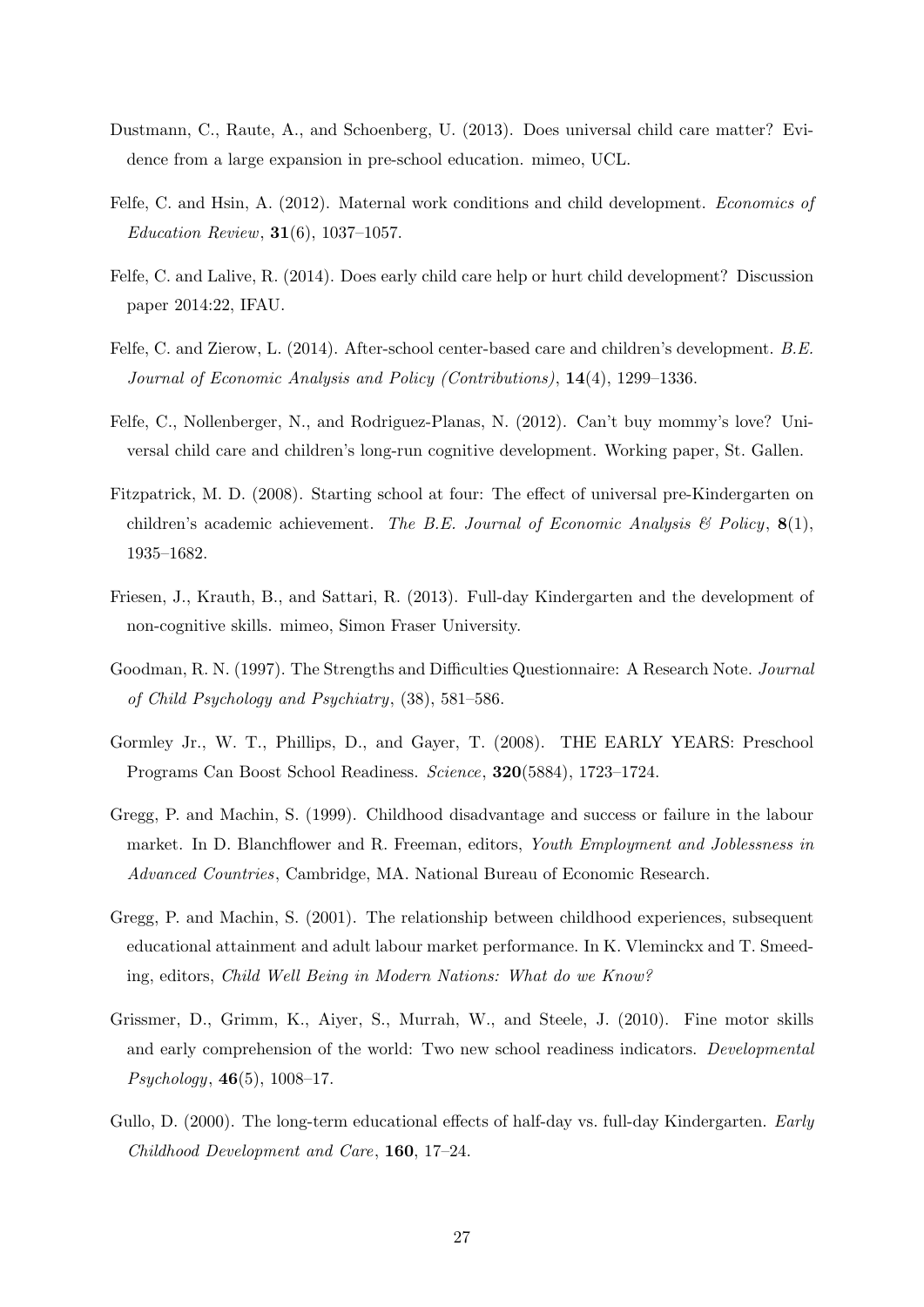- Han, W. (2005). Maternal nonstandard work schedules and child cognitive outcomes. Child Development, 76, 137–154.
- Hart, B. and Risley, T. (1995). Meaningful differences in the everyday experience of young American children. Brookes, Baltimore, MD.
- Havnes, T. and Mogstad, M. (2011). No child left behind: Universal child care and children's long-run outcomes. American Economic Journal: Economic Policy, 3(2), 97–129.
- Hill, J., Waldfogel, J., Brooks-Gunn, J., and Han, W.-J. (2005). Maternal employment and child development: A fresh look using newer methods. Development Psychology, 41(6), 833–850.
- Hsin, A. and Felfe, C. (2014). When does time matter? Maternal employment, children's time with parents, and child development. *Demography*, **51**(5), 1867–1894.
- Huesken, K. (2010). Kita vor Ort: Betreuungsatlas auf Ebene der Jugendamtsbezirke 2010. Technical report, Deutsches Jugendinstitut e.V. und Dortmunder Arbeitsstelle Kinder- und Jugendhilfestatistik.
- Johnson, R., Kalil, A., and Dunifon, R. (2005). Employment patterns of less-skilled workers: Links to children's behavior and academic progress. Demography, 49, 747–772.
- Lange, J., Riedel, B., Fuchs-Riechlin, K., Schilling, M., and Leu, H. R. (2005). Zahlenspiegel: Kindertagesbetreuung im Spiegel der Statistik. Technical report, Deutsches Jugendinstitut e.V. und Dortmunder Arbeitsstelle Kinder- und Jugendhilfestatistik.
- Linver, M., Brooks-Gunn, J., and Kohen, D. (2002). Family processes as pathways from income to young children's development. Developmental Psychology, 38, 719–734.
- Magnuson, K. A., Ruhm, C. J., and Waldfogel, J. (2007). Does Prekindergarten Improve School Preparation and Performance? Economics of Education Review, 26, 33-51.
- McLoyd, V. (1998). Socioeconomic disadvantage and child development. American Psychologist, 53, 185–204.
- Mercer, J. (2006). Understanding Attachment: Parenting, Child Care, and Emotional Development. Praeger, Westport (Connecticut).
- Noboa Hidalgo, G. and Urzúa, S. (2012). The effect of participation in public childcare centers: Evidence from Chile. Journal of Human Capital, 6(1).
- Rathburn, A. and West, J. (2004). From Kindergarten through third grade: Children's beginning school experiences. Washington, D.C.: National Center for Education Statistics.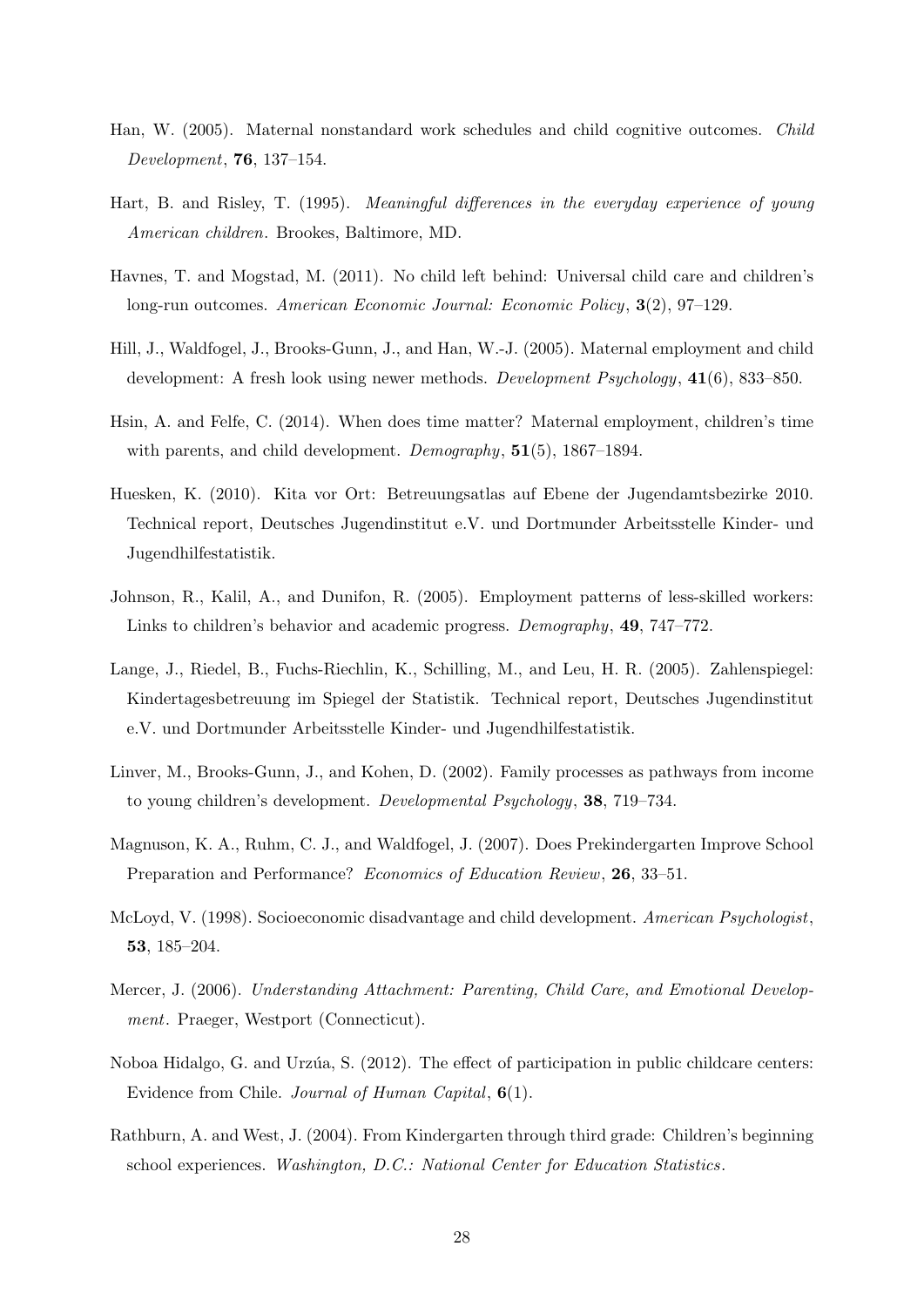- Raver, C. (2003). Does work pay psychologically as well as economically? The role of employment in predicting depressive symptoms and parenting among low-income families. Child Development, 74, 1720–36.
- Riedel, B., Gadow, T., van Santen, E., Fuchs, K., Schilling, M., and Leu, H. R. (2005). Zahlenspiegel: Kindertagesbetreuung im Spiegel der Statistik. Technical report, Deutsches Jugendinstitut e.V. und Dortmunder Arbeitsstelle Kinder- und Jugendhilfestatistik.
- Strunz, E. (2011). Kita vor Ort: Betreuungsatlas auf Ebene der Jugendamtsbezirke 2011. Technical report, Deutsches Jugendinstitut e.V. und Dortmunder Arbeitsstelle Kinder- und Jugendhilfestatistik.
- Waldfogel, J., Han, W.-J., and Brooks-Gunn, J. (2002). The effects of early maternal employment on child cognitive development. Demography, 39(2), 369–392.
- Walson, J. and West, J. (2004). Full-day and half-day Kindergarten in the United States: findings from the Early Childhood Longitudinal Study, Kindergarten class of 1998-99. U.S.Department of Education, National Center for Education Statistics. Washington, DC: U.S. Government Printing Office.
- Yeung, J., Linver, M., and Brooks-Gunn, J. (2002). How money matters for young children's development: Parental investment and family processes. Child Development, 73, 1861–1879.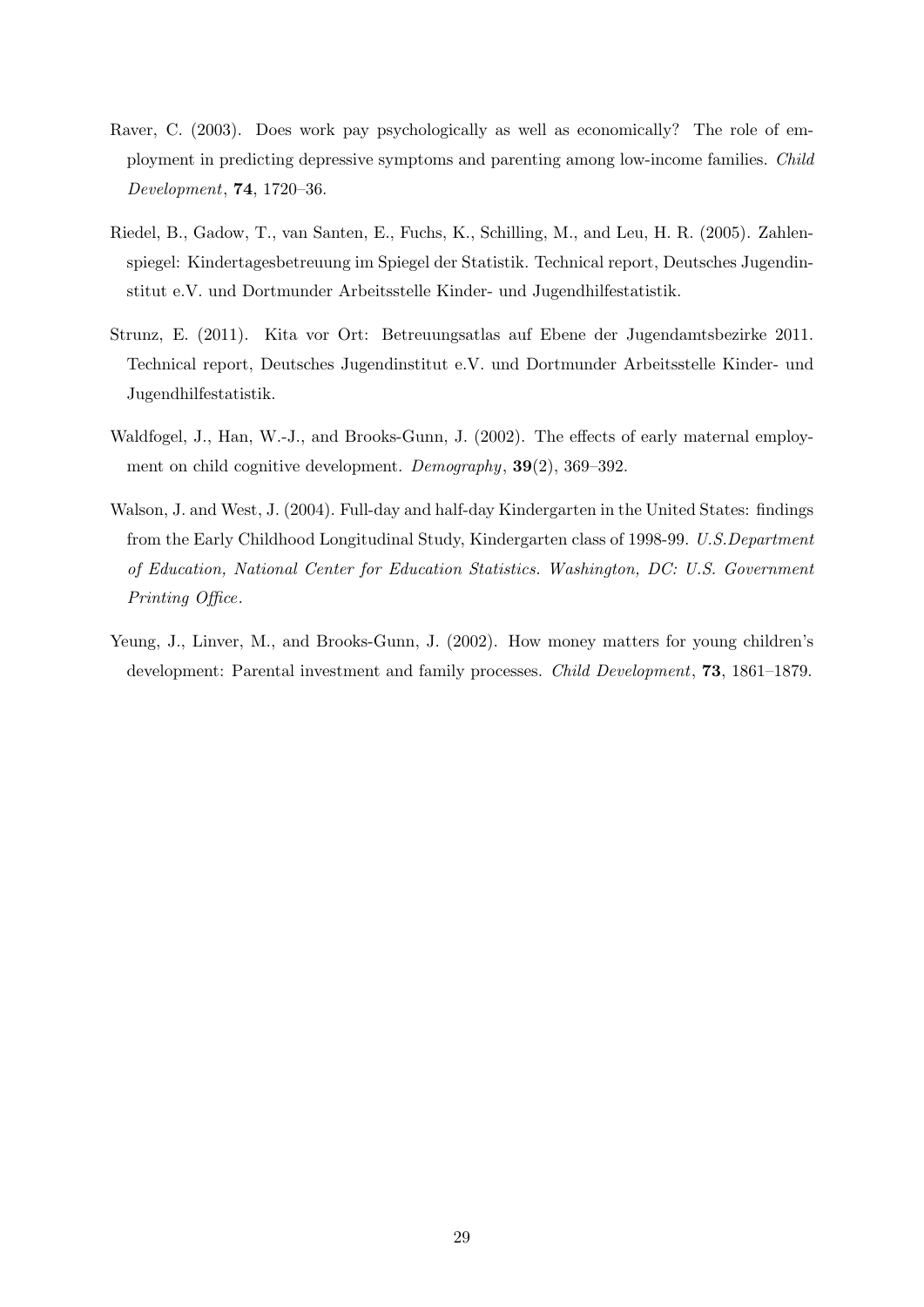## A Appendix

|                                                   | Overall | Full Day | Half day | Difference | t-stat.     |
|---------------------------------------------------|---------|----------|----------|------------|-------------|
| Panel A: Child Development - SEE data Hamburg     |         |          |          |            |             |
| Healthy $(d)$                                     | .877    | .863     | .888     | $-.025$    | $(-5.566)$  |
| Hospital overnight stays                          | 1.452   | 1.557    | 1.362    | .196       | (5.524)     |
| Socio-emotional maturity $(0-1)$                  | .959    | .952     | .964     | $-.012$    | $(-10.597)$ |
| Children                                          | 23778   | 9469     | 14309    |            |             |
| Panel B: Child Characteristics - SEE data Hamburg |         |          |          |            |             |
| Male $(d)$                                        | .518    | .528     | .511     | .016       | (2.395)     |
| Birth weight (gram)                               | 33767   | 3349     | 3398     | $-48$      | $(-5.729)$  |
| Foreign nationality (d)                           | .100    | $.095\,$ | .104     | $-.009$    | $(-2.252)$  |
| Nr of siblings (excl. kid)                        | 1.118   | .964     | 1.237    | $-.273$    | $(-21.059)$ |
| Children                                          | 23778   | 9469     | 14309    |            |             |
| Panel C: Mother Characteristics - GSOEP data      |         |          |          |            |             |
| Married                                           | .666    | .564     | .781     | $-.216$    | $(-5.173)$  |
| Cohabits                                          | .887    | .848     | .93      | $-.082$    | $(-2.846)$  |
| Education: primary school(d)                      | .542    | .518     | .57      | $-.053$    | $(-1.161)$  |
| Education: $secondary school(d)$                  | .165    | .179     | .149     | .03        | (.883)      |
| Education: university school (d)                  | .216    | .245     | .184     | .061       | (1.627)     |
| Employment(d)                                     | .439    | .49      | .382     | .109       | (2.417)     |
| Work hours                                        | 13.693  | 15.606   | 11.536   | 4.071      | (2.634)     |
| Children                                          | 485     | 257      | 228      |            |             |

Table A.1: Comparing children in full-day and half-day care using alternative data

Notes: Descriptives shown in Panel A and B are based on the school entrance examination data in Hamburg (SEE 2005 and 2011). Note, the share of children being in a care center increases across school cohorts (school cohort 2005: 89 % versus school cohort 2011: 94 %). The share of children attending half-day stays stable at around 51-53 %, but the share of children attending full-day increases from 36 % to 43 %. Descriptives shown in Panel C are based on data from the German Socio-Economic Panel (GSOEP), specifically on the mother-child questionnaire when children are age 5-6 (birth cohorts 2002-2005). Note, while the share of children being in a care center is rather stable across cohorts, the share of children attending half-day decreases from 37 % to 21 %, while the share of children attending full-day increases from 46 % to 63 %

Source: School entrance examination Hamburg 2005 & 2011; German Socio-Economic Panel, mother-child questionnaires, 2008-2011; own calculations.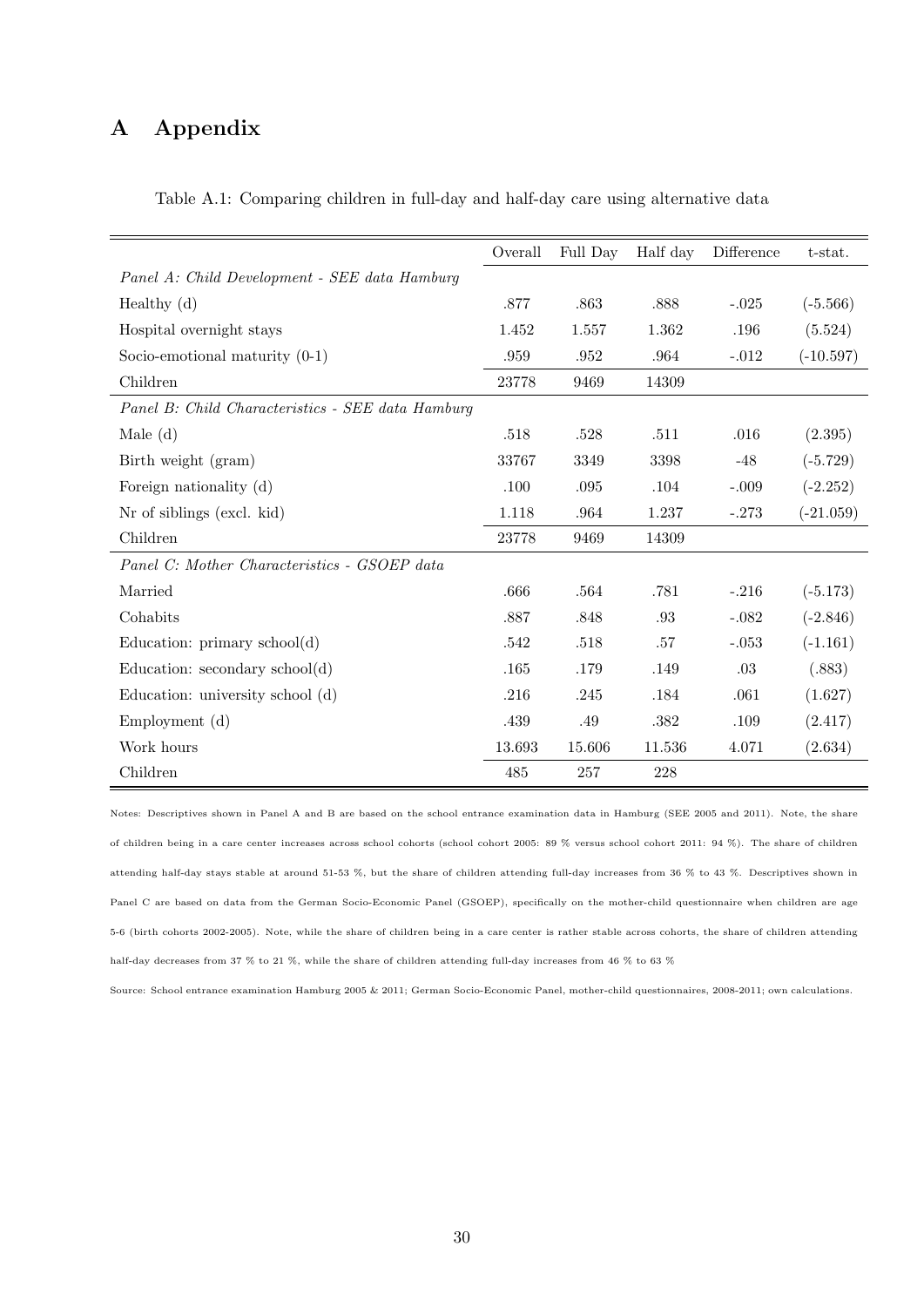| Cohort $2005(D)$<br>$0.014*$<br>(0.008)<br>Cohort $2006(D)$<br>$0.027*$<br>(0.015)<br>Cohort $2007(D)$<br>$0.046**$<br>(0.021)<br>$0.094***$<br>Cohort $2008(D)$<br>(0.025)<br>$0.113***$<br>Cohort $2009(D)$<br>(0.026)<br>Cohort $2010(D)$<br>$0.130***$<br>(0.027)<br>$0.205***$<br>Cohort $2011(D)$<br>(0.048)<br>Cohort $2012(D)$<br>$0.255***$<br>(0.053)<br>Coverage 0-3 years old at Age 1 (in $\%$ )<br>0.003<br>(0.006)<br>Coverage 3-6 years old at Age 1 (in $\%$ )<br>$-0.002$<br>(0.003)<br>Public provider at Age $1$ (in $\%$ )<br>$-0.000$<br>(0.001)<br>Other provider at Age $1$ (in $\%$ )<br>$-0.000$<br>(0.001)<br>Children per group at Age 1<br>$-0.002$<br>(0.003)<br>Age of staff at Age $1$ (years)<br>$-0.003$<br>(0.005)<br>Staff: male at Age $1$ (in $\%$ )<br>$-0.002$<br>(0.004)<br>Staff: pedagogical degree at Age 1 (in $\%$ )<br>$-0.001*$<br>(0.001)<br>$0.005***$<br>Staff: fulltime at Age 1 (in $\%$ )<br>(0.001)<br>Citizens per km2 at Birth<br>$-0.001$<br>(0.001)<br>Employed female at Birth (in $\%$ )<br>0.006<br>(0.004)<br>Fulltime-Employed female at Birth (in % of total working)<br>0.001<br>(0.001)<br>Share 0-6-y-old children at Birth(in $\%$ )<br>0.024<br>(0.021)<br>Votes for CDU and FDP in % at Birth<br>$-0.017**$<br>(0.008)<br>Votes for other parties in % at Birth<br>$-0.009$<br>(0.006)<br>Log of GDPpc at Birth (in 1000Euro/Citizen)<br>0.007<br>(0.103)<br>Local business tax rate at Birth<br>$-0.096$ |
|----------------------------------------------------------------------------------------------------------------------------------------------------------------------------------------------------------------------------------------------------------------------------------------------------------------------------------------------------------------------------------------------------------------------------------------------------------------------------------------------------------------------------------------------------------------------------------------------------------------------------------------------------------------------------------------------------------------------------------------------------------------------------------------------------------------------------------------------------------------------------------------------------------------------------------------------------------------------------------------------------------------------------------------------------------------------------------------------------------------------------------------------------------------------------------------------------------------------------------------------------------------------------------------------------------------------------------------------------------------------------------------------------------------------------------------------------------------------------------|
|                                                                                                                                                                                                                                                                                                                                                                                                                                                                                                                                                                                                                                                                                                                                                                                                                                                                                                                                                                                                                                                                                                                                                                                                                                                                                                                                                                                                                                                                                  |
|                                                                                                                                                                                                                                                                                                                                                                                                                                                                                                                                                                                                                                                                                                                                                                                                                                                                                                                                                                                                                                                                                                                                                                                                                                                                                                                                                                                                                                                                                  |
|                                                                                                                                                                                                                                                                                                                                                                                                                                                                                                                                                                                                                                                                                                                                                                                                                                                                                                                                                                                                                                                                                                                                                                                                                                                                                                                                                                                                                                                                                  |
|                                                                                                                                                                                                                                                                                                                                                                                                                                                                                                                                                                                                                                                                                                                                                                                                                                                                                                                                                                                                                                                                                                                                                                                                                                                                                                                                                                                                                                                                                  |
|                                                                                                                                                                                                                                                                                                                                                                                                                                                                                                                                                                                                                                                                                                                                                                                                                                                                                                                                                                                                                                                                                                                                                                                                                                                                                                                                                                                                                                                                                  |
|                                                                                                                                                                                                                                                                                                                                                                                                                                                                                                                                                                                                                                                                                                                                                                                                                                                                                                                                                                                                                                                                                                                                                                                                                                                                                                                                                                                                                                                                                  |
|                                                                                                                                                                                                                                                                                                                                                                                                                                                                                                                                                                                                                                                                                                                                                                                                                                                                                                                                                                                                                                                                                                                                                                                                                                                                                                                                                                                                                                                                                  |
|                                                                                                                                                                                                                                                                                                                                                                                                                                                                                                                                                                                                                                                                                                                                                                                                                                                                                                                                                                                                                                                                                                                                                                                                                                                                                                                                                                                                                                                                                  |
|                                                                                                                                                                                                                                                                                                                                                                                                                                                                                                                                                                                                                                                                                                                                                                                                                                                                                                                                                                                                                                                                                                                                                                                                                                                                                                                                                                                                                                                                                  |
|                                                                                                                                                                                                                                                                                                                                                                                                                                                                                                                                                                                                                                                                                                                                                                                                                                                                                                                                                                                                                                                                                                                                                                                                                                                                                                                                                                                                                                                                                  |
|                                                                                                                                                                                                                                                                                                                                                                                                                                                                                                                                                                                                                                                                                                                                                                                                                                                                                                                                                                                                                                                                                                                                                                                                                                                                                                                                                                                                                                                                                  |
|                                                                                                                                                                                                                                                                                                                                                                                                                                                                                                                                                                                                                                                                                                                                                                                                                                                                                                                                                                                                                                                                                                                                                                                                                                                                                                                                                                                                                                                                                  |
|                                                                                                                                                                                                                                                                                                                                                                                                                                                                                                                                                                                                                                                                                                                                                                                                                                                                                                                                                                                                                                                                                                                                                                                                                                                                                                                                                                                                                                                                                  |
|                                                                                                                                                                                                                                                                                                                                                                                                                                                                                                                                                                                                                                                                                                                                                                                                                                                                                                                                                                                                                                                                                                                                                                                                                                                                                                                                                                                                                                                                                  |
|                                                                                                                                                                                                                                                                                                                                                                                                                                                                                                                                                                                                                                                                                                                                                                                                                                                                                                                                                                                                                                                                                                                                                                                                                                                                                                                                                                                                                                                                                  |
|                                                                                                                                                                                                                                                                                                                                                                                                                                                                                                                                                                                                                                                                                                                                                                                                                                                                                                                                                                                                                                                                                                                                                                                                                                                                                                                                                                                                                                                                                  |
|                                                                                                                                                                                                                                                                                                                                                                                                                                                                                                                                                                                                                                                                                                                                                                                                                                                                                                                                                                                                                                                                                                                                                                                                                                                                                                                                                                                                                                                                                  |
|                                                                                                                                                                                                                                                                                                                                                                                                                                                                                                                                                                                                                                                                                                                                                                                                                                                                                                                                                                                                                                                                                                                                                                                                                                                                                                                                                                                                                                                                                  |
|                                                                                                                                                                                                                                                                                                                                                                                                                                                                                                                                                                                                                                                                                                                                                                                                                                                                                                                                                                                                                                                                                                                                                                                                                                                                                                                                                                                                                                                                                  |
|                                                                                                                                                                                                                                                                                                                                                                                                                                                                                                                                                                                                                                                                                                                                                                                                                                                                                                                                                                                                                                                                                                                                                                                                                                                                                                                                                                                                                                                                                  |
|                                                                                                                                                                                                                                                                                                                                                                                                                                                                                                                                                                                                                                                                                                                                                                                                                                                                                                                                                                                                                                                                                                                                                                                                                                                                                                                                                                                                                                                                                  |
|                                                                                                                                                                                                                                                                                                                                                                                                                                                                                                                                                                                                                                                                                                                                                                                                                                                                                                                                                                                                                                                                                                                                                                                                                                                                                                                                                                                                                                                                                  |
|                                                                                                                                                                                                                                                                                                                                                                                                                                                                                                                                                                                                                                                                                                                                                                                                                                                                                                                                                                                                                                                                                                                                                                                                                                                                                                                                                                                                                                                                                  |
|                                                                                                                                                                                                                                                                                                                                                                                                                                                                                                                                                                                                                                                                                                                                                                                                                                                                                                                                                                                                                                                                                                                                                                                                                                                                                                                                                                                                                                                                                  |
|                                                                                                                                                                                                                                                                                                                                                                                                                                                                                                                                                                                                                                                                                                                                                                                                                                                                                                                                                                                                                                                                                                                                                                                                                                                                                                                                                                                                                                                                                  |
|                                                                                                                                                                                                                                                                                                                                                                                                                                                                                                                                                                                                                                                                                                                                                                                                                                                                                                                                                                                                                                                                                                                                                                                                                                                                                                                                                                                                                                                                                  |
|                                                                                                                                                                                                                                                                                                                                                                                                                                                                                                                                                                                                                                                                                                                                                                                                                                                                                                                                                                                                                                                                                                                                                                                                                                                                                                                                                                                                                                                                                  |
|                                                                                                                                                                                                                                                                                                                                                                                                                                                                                                                                                                                                                                                                                                                                                                                                                                                                                                                                                                                                                                                                                                                                                                                                                                                                                                                                                                                                                                                                                  |
|                                                                                                                                                                                                                                                                                                                                                                                                                                                                                                                                                                                                                                                                                                                                                                                                                                                                                                                                                                                                                                                                                                                                                                                                                                                                                                                                                                                                                                                                                  |
|                                                                                                                                                                                                                                                                                                                                                                                                                                                                                                                                                                                                                                                                                                                                                                                                                                                                                                                                                                                                                                                                                                                                                                                                                                                                                                                                                                                                                                                                                  |
|                                                                                                                                                                                                                                                                                                                                                                                                                                                                                                                                                                                                                                                                                                                                                                                                                                                                                                                                                                                                                                                                                                                                                                                                                                                                                                                                                                                                                                                                                  |
|                                                                                                                                                                                                                                                                                                                                                                                                                                                                                                                                                                                                                                                                                                                                                                                                                                                                                                                                                                                                                                                                                                                                                                                                                                                                                                                                                                                                                                                                                  |
|                                                                                                                                                                                                                                                                                                                                                                                                                                                                                                                                                                                                                                                                                                                                                                                                                                                                                                                                                                                                                                                                                                                                                                                                                                                                                                                                                                                                                                                                                  |
|                                                                                                                                                                                                                                                                                                                                                                                                                                                                                                                                                                                                                                                                                                                                                                                                                                                                                                                                                                                                                                                                                                                                                                                                                                                                                                                                                                                                                                                                                  |
|                                                                                                                                                                                                                                                                                                                                                                                                                                                                                                                                                                                                                                                                                                                                                                                                                                                                                                                                                                                                                                                                                                                                                                                                                                                                                                                                                                                                                                                                                  |
|                                                                                                                                                                                                                                                                                                                                                                                                                                                                                                                                                                                                                                                                                                                                                                                                                                                                                                                                                                                                                                                                                                                                                                                                                                                                                                                                                                                                                                                                                  |
|                                                                                                                                                                                                                                                                                                                                                                                                                                                                                                                                                                                                                                                                                                                                                                                                                                                                                                                                                                                                                                                                                                                                                                                                                                                                                                                                                                                                                                                                                  |
| (0.146)                                                                                                                                                                                                                                                                                                                                                                                                                                                                                                                                                                                                                                                                                                                                                                                                                                                                                                                                                                                                                                                                                                                                                                                                                                                                                                                                                                                                                                                                          |
| $-0.036$<br>Local tax rate on agrarian real property                                                                                                                                                                                                                                                                                                                                                                                                                                                                                                                                                                                                                                                                                                                                                                                                                                                                                                                                                                                                                                                                                                                                                                                                                                                                                                                                                                                                                             |
| (0.065)                                                                                                                                                                                                                                                                                                                                                                                                                                                                                                                                                                                                                                                                                                                                                                                                                                                                                                                                                                                                                                                                                                                                                                                                                                                                                                                                                                                                                                                                          |
| Local tax rate on other real property<br>0.035<br>(0.045)                                                                                                                                                                                                                                                                                                                                                                                                                                                                                                                                                                                                                                                                                                                                                                                                                                                                                                                                                                                                                                                                                                                                                                                                                                                                                                                                                                                                                        |
| Yes<br>Municipality FE                                                                                                                                                                                                                                                                                                                                                                                                                                                                                                                                                                                                                                                                                                                                                                                                                                                                                                                                                                                                                                                                                                                                                                                                                                                                                                                                                                                                                                                           |
| Reference year/cohort<br>2004                                                                                                                                                                                                                                                                                                                                                                                                                                                                                                                                                                                                                                                                                                                                                                                                                                                                                                                                                                                                                                                                                                                                                                                                                                                                                                                                                                                                                                                    |
| Slots (p-Value)<br>0.774<br>Institution (p-Value)<br>0.866                                                                                                                                                                                                                                                                                                                                                                                                                                                                                                                                                                                                                                                                                                                                                                                                                                                                                                                                                                                                                                                                                                                                                                                                                                                                                                                                                                                                                       |
| Center (p-Value)<br>0.001                                                                                                                                                                                                                                                                                                                                                                                                                                                                                                                                                                                                                                                                                                                                                                                                                                                                                                                                                                                                                                                                                                                                                                                                                                                                                                                                                                                                                                                        |
| Regional (p-Value)<br>.213                                                                                                                                                                                                                                                                                                                                                                                                                                                                                                                                                                                                                                                                                                                                                                                                                                                                                                                                                                                                                                                                                                                                                                                                                                                                                                                                                                                                                                                       |
| Adj. R2<br>.944<br>Children<br>93570                                                                                                                                                                                                                                                                                                                                                                                                                                                                                                                                                                                                                                                                                                                                                                                                                                                                                                                                                                                                                                                                                                                                                                                                                                                                                                                                                                                                                                             |

Table A.2: Determinants of the Share of Fullday Slots using lagged municipality features

Notes: This table shows the coefficients of the OLS estimates of the share of fullday slots. Regressions control further for a full set of municipality dummies and a constant term (not shown in the table). Standard errors are clustered at the municipality level and are shown in parenthesis: \*p < 0.10, \*\* p<0.05, \*\*\*p<0.010.

Source: Statistics of the Child and Youth Services in Germany/School entrance examination 2004-2012/INKAR/Statistik-Nord, Own calculations